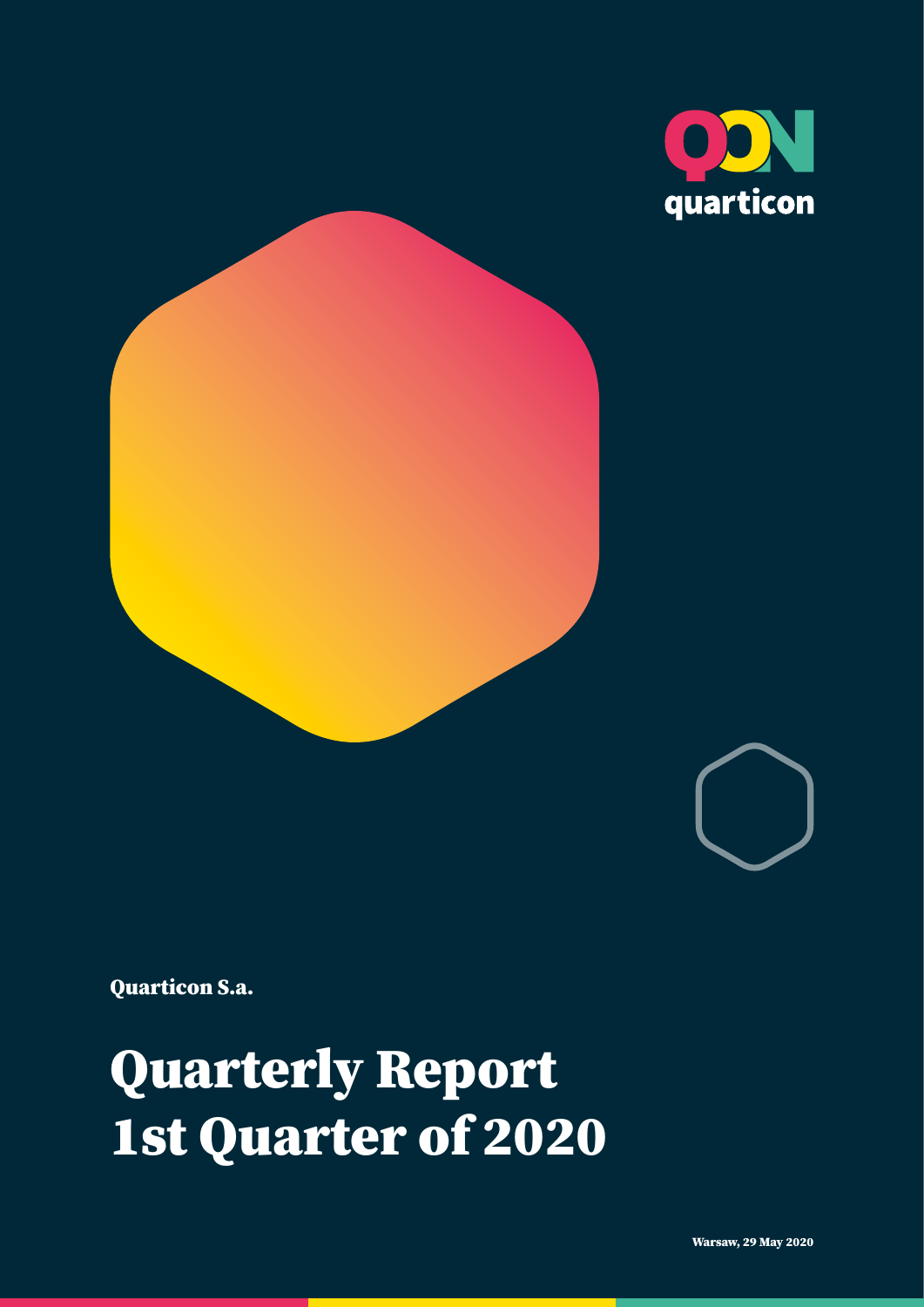## <span id="page-1-0"></span>Table of content

| 1  | Management Board's Commentary [2012] [2013] Management Board's Commentary<br>$\overline{2}$                                                                     |                                                                                                                                                                                                                                      |        |
|----|-----------------------------------------------------------------------------------------------------------------------------------------------------------------|--------------------------------------------------------------------------------------------------------------------------------------------------------------------------------------------------------------------------------------|--------|
| 2  | Covid-19 impact on QuarticOn's business<br>the control of the control of the control of the control of the control of the control of<br>4                       |                                                                                                                                                                                                                                      |        |
| 3  | The most important financial data for the first quarter of 2020<br>$\overline{7}$<br>the control of the control of the control of the control of the control of |                                                                                                                                                                                                                                      |        |
| 4  |                                                                                                                                                                 | Key events in Q1 2020<br>and the control of the control of the control of the control of the control of the control of the control of the                                                                                            | 10     |
|    | 4.1                                                                                                                                                             | Polish market (share of sales in the quarter: 64%)                                                                                                                                                                                   | $10$   |
|    | 4.2                                                                                                                                                             | Foreign markets (share of sales in the quarter: 36%) [19] The matter of sales in the quarter: 36%)                                                                                                                                   | $11\,$ |
|    | 4.3                                                                                                                                                             | Marketing and customer success <b>Constanting and COST</b>                                                                                                                                                                           | $11$   |
|    | 4.4                                                                                                                                                             | <u> 1989 - Johann Harry Harry Harry Harry Harry Harry Harry Harry Harry Harry Harry Harry Harry Harry Harry Harry</u><br>IT and products                                                                                             | 13     |
|    | 4.5                                                                                                                                                             | Average Revenue Per Customer (ARPC) and churn <b>Community Control Control Control Control Control Control Control Control Control Control Control Control Control Control Control Control Control Control Control Control Contr</b> | $14\,$ |
| 5  |                                                                                                                                                                 | Information on the Company's subsidiaries <b>contract to the Company's subsidiaries</b>                                                                                                                                              | $15\,$ |
| 6  |                                                                                                                                                                 | Information on the Company's shareholder structure                                                                                                                                                                                   | $16$   |
| 7  | Information on the number of persons employed<br><u> 1990 - John Stein, Amerikaansk politiker (</u><br>$17\,$                                                   |                                                                                                                                                                                                                                      |        |
| 8  | Forecasts of financial results<br>$17\,$                                                                                                                        |                                                                                                                                                                                                                                      |        |
| 9  |                                                                                                                                                                 | Implementation of the development activities presented in Information Memorandum (DI)                                                                                                                                                | 18     |
| 10 |                                                                                                                                                                 | Definition and indicators explanation                                                                                                                                                                                                | 19     |
| 11 |                                                                                                                                                                 | Shortened financial statement experience and the statement of the statement of the statement of the statement                                                                                                                        | 20     |
|    | 11.1                                                                                                                                                            | Introduction<br><u> 1989 - Johann Stein, marwolaethau a bhann an t-Amhain ann an t-Amhain an t-Amhain an t-Amhain an t-Amhain an </u>                                                                                                | 20     |
|    | 11.2                                                                                                                                                            | <b>Balance sheet</b><br><u> 1989 - Johann Stein, marwolaethau a bhann an t-Amhain ann an t-Amhain an t-Amhain an t-Amhain an t-Amhain an </u>                                                                                        | 21     |
|    | 11.3                                                                                                                                                            | Profit and loss statement<br><u> 1989 - Johann John Stein, markin fan it ferstjer fan de ferstjer fan it ferstjer fan it ferstjer fan it fers</u>                                                                                    | 26     |
|    | 11.4                                                                                                                                                            | Cash flow statement                                                                                                                                                                                                                  | 28     |
|    | 11.5                                                                                                                                                            | Statement of changes in equity                                                                                                                                                                                                       | 30     |
|    | 11.6                                                                                                                                                            | Additional information (1st quarter of 2020)                                                                                                                                                                                         | 32     |
|    | $11.7\,$                                                                                                                                                        | Principles adopted for drawing up of the financial statement [100] [10] Principles adopted for drawing up of the financial statement                                                                                                 | 33     |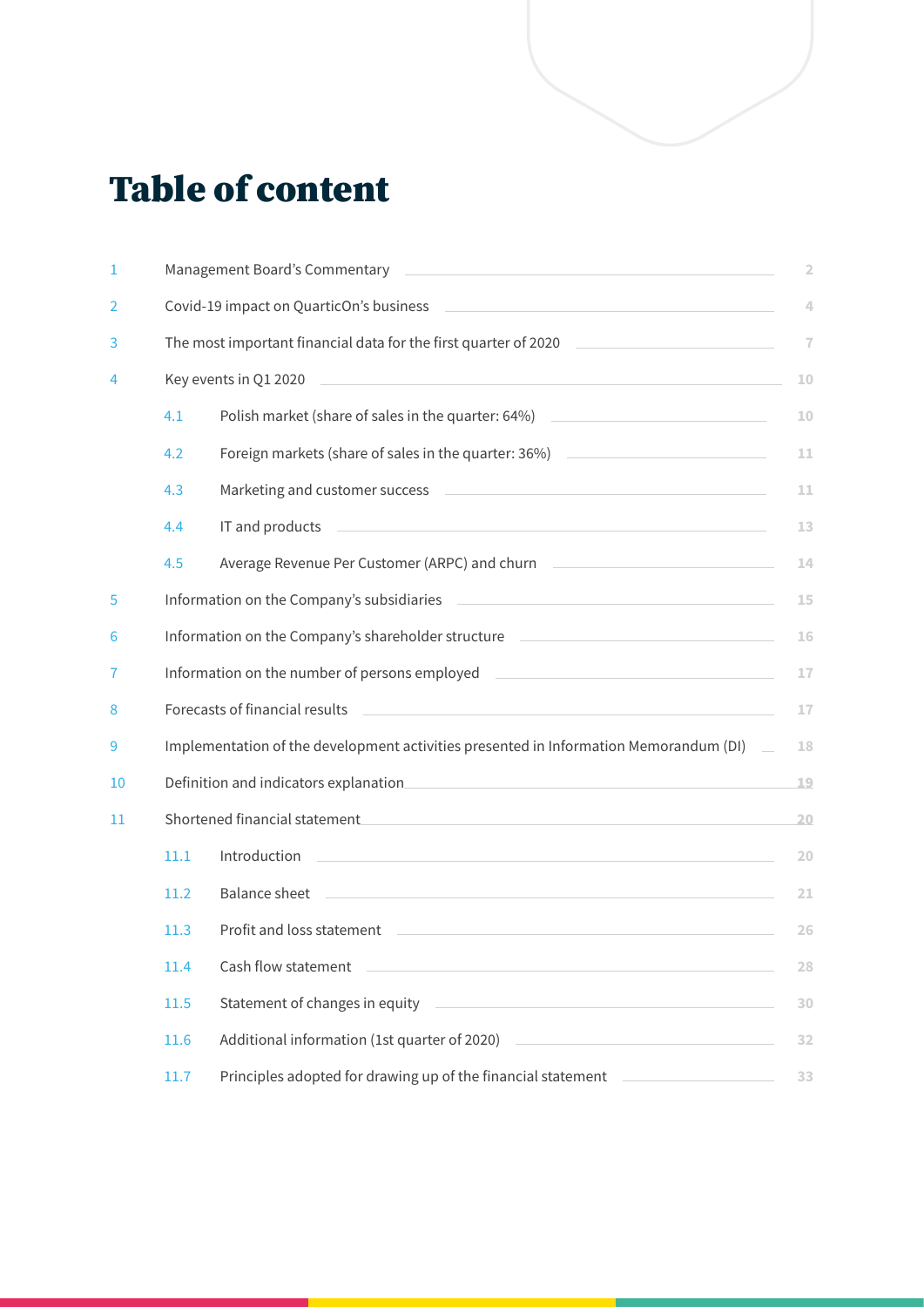## <span id="page-2-0"></span>1 Management Board's Commentary

#### Ladies and Gentlemen,

After many changes in 2019, especially in regard to SaaS channel development and cost optimisation, we entered the first quarter of 2020 full of optimism, hoping that the new year will be unique for our Company. We can now see that despite the challenges posed by the COVID-19 pandemic (on which we will elaborate below), we actually have a chance of achieving a much better performance than in previous periods.

In terms of sales, first-quarter performance is usually worse than in the preceding quarter. This year, sales were lower by 3,6 percent vs 6 percent a year before (for PLN numbers; the high FX rates in recent months disturb a bit this results). Built virtually from the ground up, the SaaS channel recorded a 6% increase Q/Q despite slight perturbations towards the end of March (due to COVID-19). Nevertheless, the new integration schemes set up at the time should deliver the expected sales increase already in the second quarter.

Relative to the same period of 2019, the Q1 2020 results demonstrate just how great and positive a change the Company has undergone: EBITDA improved by 129 thousand Euro, and net result increased by 102 thousand Euro. This was achieved mainly through cost optimisation, with costs reduced by 185 thousand Euro in the first quarter of 2020 (relative to the first quarter of 2019).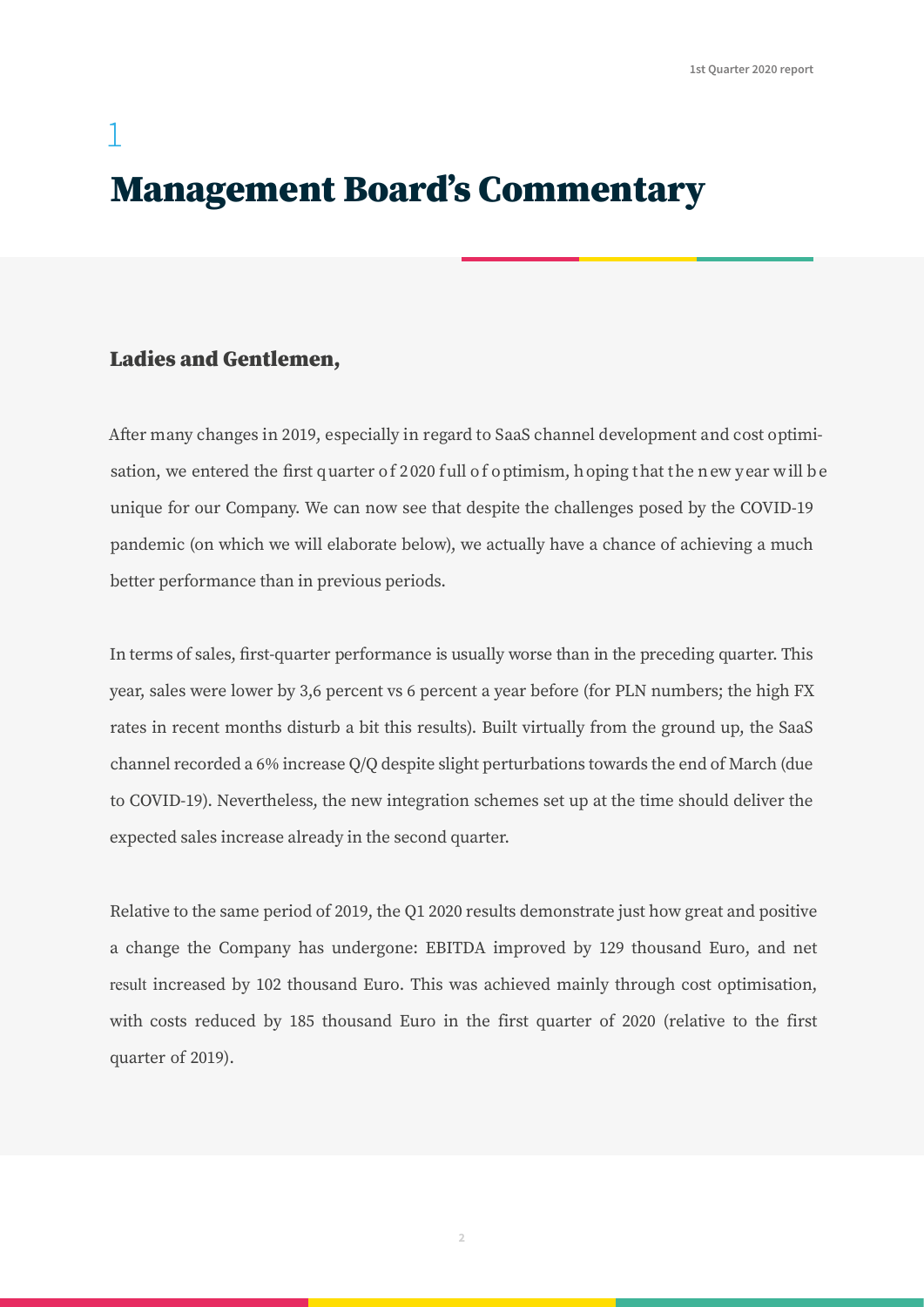QuarticOn S.A.

Looking at the early months, the changes are starting to deliver measurable effects, with the Company becoming increasingly effective at launching new services, and expanding its portfolio of new contracts month by month.

The COVID-19 pandemic is a valid concern here – more information about its impact on our business is provided further in the report. Objectively speaking, however, there is no denying that QuarticOn has felt some its adverse effects, too. Fortunately, we have not seen an abrupt attrition of our customer base or decrease in revenue. Still, we can see that it takes longer for our customers to make decisions regarding new investments and purchases of new services. The much protracted negotiations with our new partners from the Czech Republic and the Balkans are an example. What is most important, however, is that the overall sentiment has improved, and we are seeing a much greater willingness to cooperate. The decision to unlock the economy has certainly been a factor, as have been the emerging opinions and data suggesting that the e-commerce industry could actually benefit from the current crisis.

Overall, the first quarter proved to be a period in which the Company successfully deployed its new optimised processes and rules, bringing positive outcomes early on.

Paret X North.

Paweł Wyborski Founder and President of the Management Board

MA Gragican

Michał Giergielewicz Member of the Board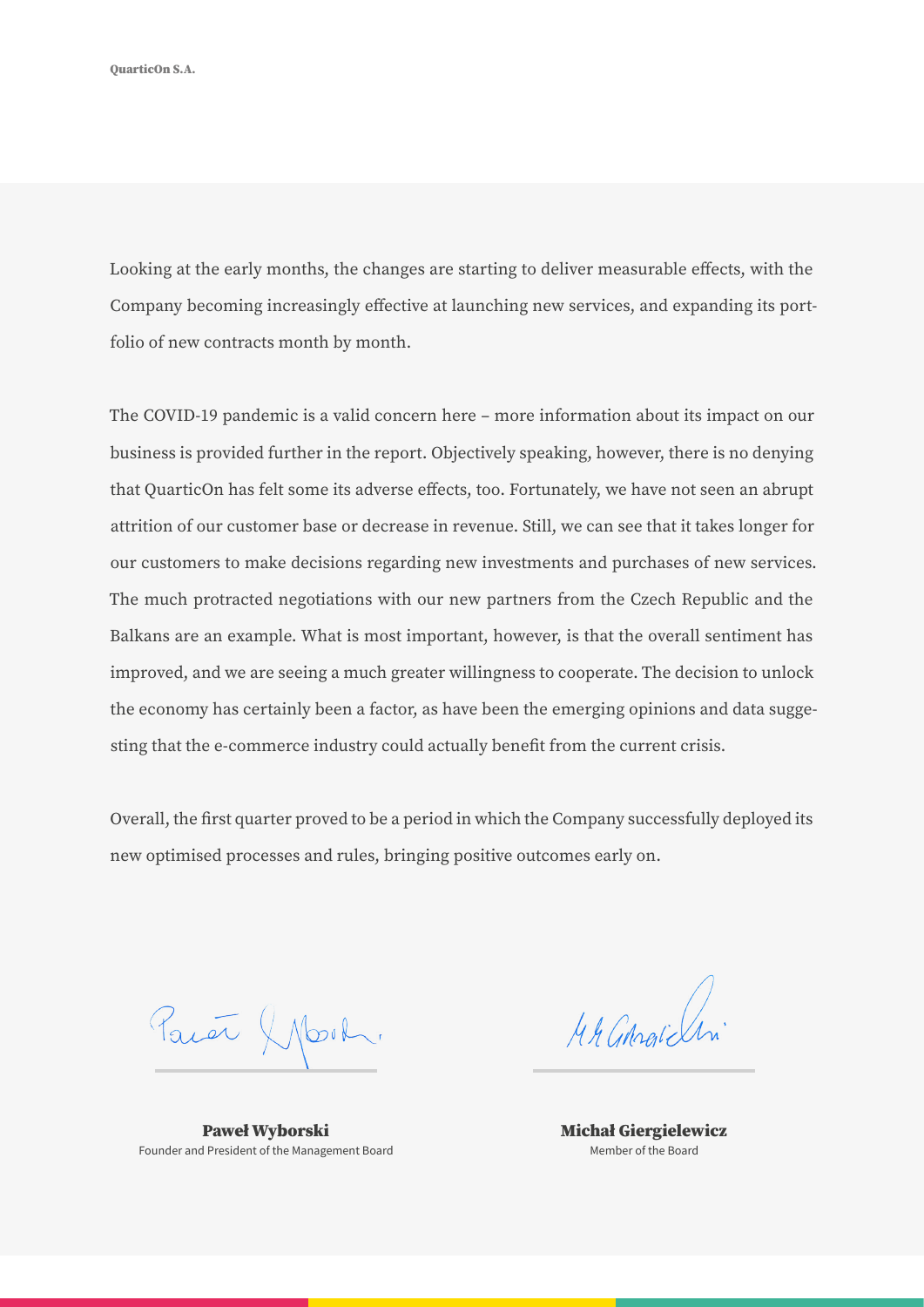## <span id="page-4-0"></span> $\overline{\mathcal{L}}$ Covid-19 impact on QuarticOn's business

The COVID-19 pandemic has dealt a strong and unexpected blow to commerce across Europe. With already more than 35 percent of its revenue coming from foreign markets, QuarticOn, too, has been faced with an entirely new market situation. Nevertheless, we should look at the impact of the COVID-19 pandemic on our business from both the short-term and long-term perspective.

There is considerable uncertainty on the market, and we see this clearly in our talks with existing and potential customers. They are taking much more time to decide on purchasing new services or expanding existing ones. Some of the customers were forced by the pandemic to put their development plans requiring additional budget on hold. Also, a number of customers have asked the Company to renegotiate their terms of cooperation (mainly payment deadlines) for the most difficult period involving limitations on retail in Poland and Europe. Except for a few isolated cases, however, the Company has not seen a significant outflow of customers. QuarticOn is negotiating temporary amendments in its contracts as well, and has introduced new financial instruments (factoring).

As of this report's date, we can see a slight shift in sentiment. With new deals being signed recently and negotiations with potential customers from the Balkans being resumed, we can afford a slightly more optimistic outlook on the coming months. But the risk of customers leaving due to problems caused by the pandemic remains a concern.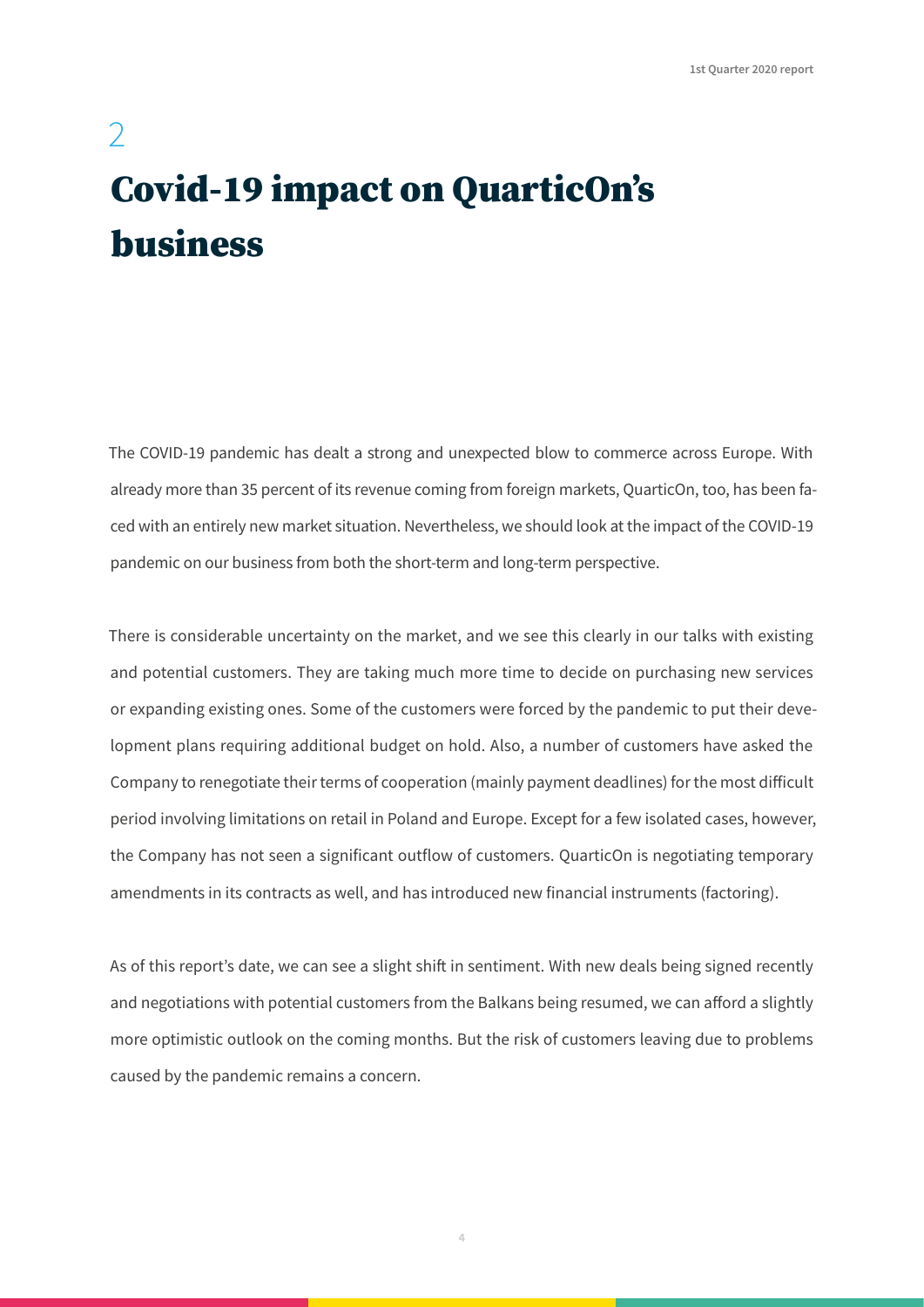In the long term, however, the current situation is likely to create opportunities for the Company. Indeed, as noted by the majority of experts, problems with access to traditional retail will translate into higher online sales in the long term (see e.g. [https://eizba.pl/raport-e-izby-e-commerce-w-czasie-kry](https://eizba.pl/raport-e-izby-e-commerce-w-czasie-kryzysu-2020/)[zysu-2020/](https://eizba.pl/raport-e-izby-e-commerce-w-czasie-kryzysu-2020/)).

# "

*Business must act fast to catch up with the new reality. The 'E-Commerce in times of crisis 2020' report has shown a clear preference among customers for online shopping. Almost half of the respondents aged 35-44 indicated online stores as their main shopping channel. Residents of smaller cities and towns also went online to shop for hygiene products and detergents. The report shows that the situation will strengthen e-commerce development in Poland and promote a change of shopping habits among Poles*

**"** 

#### – said PATRYCJA SASS-STANISZEWSKA

President **The Chamber of Electronic Economy.**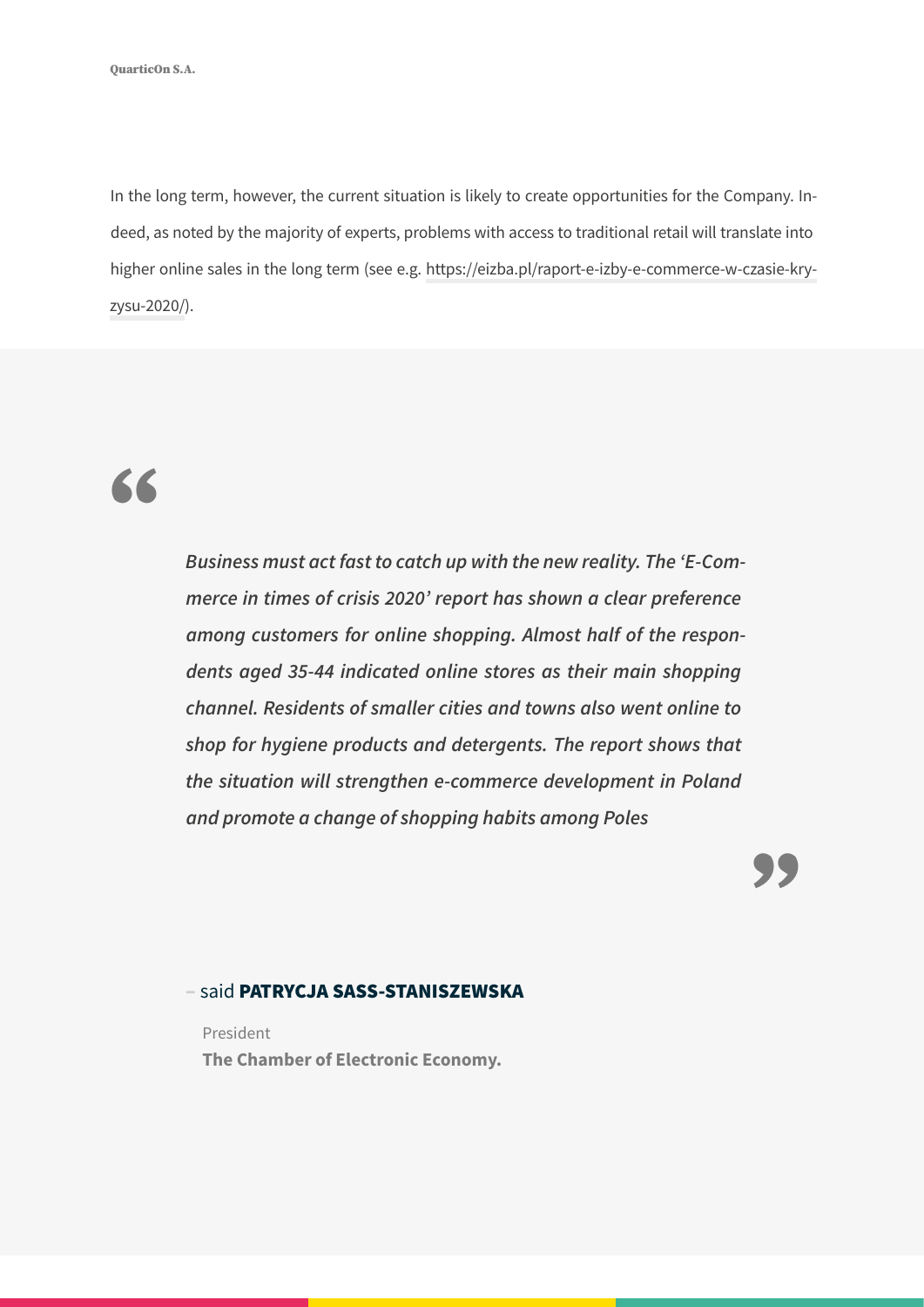This means increased competition online and a greater demand for tools to support e-commerce. For QuarticOn this might be a chance not only to secure new customers, but also to expand its sales to existing ones.

Still, it is difficult to predict the course of events and make any definitive assessments.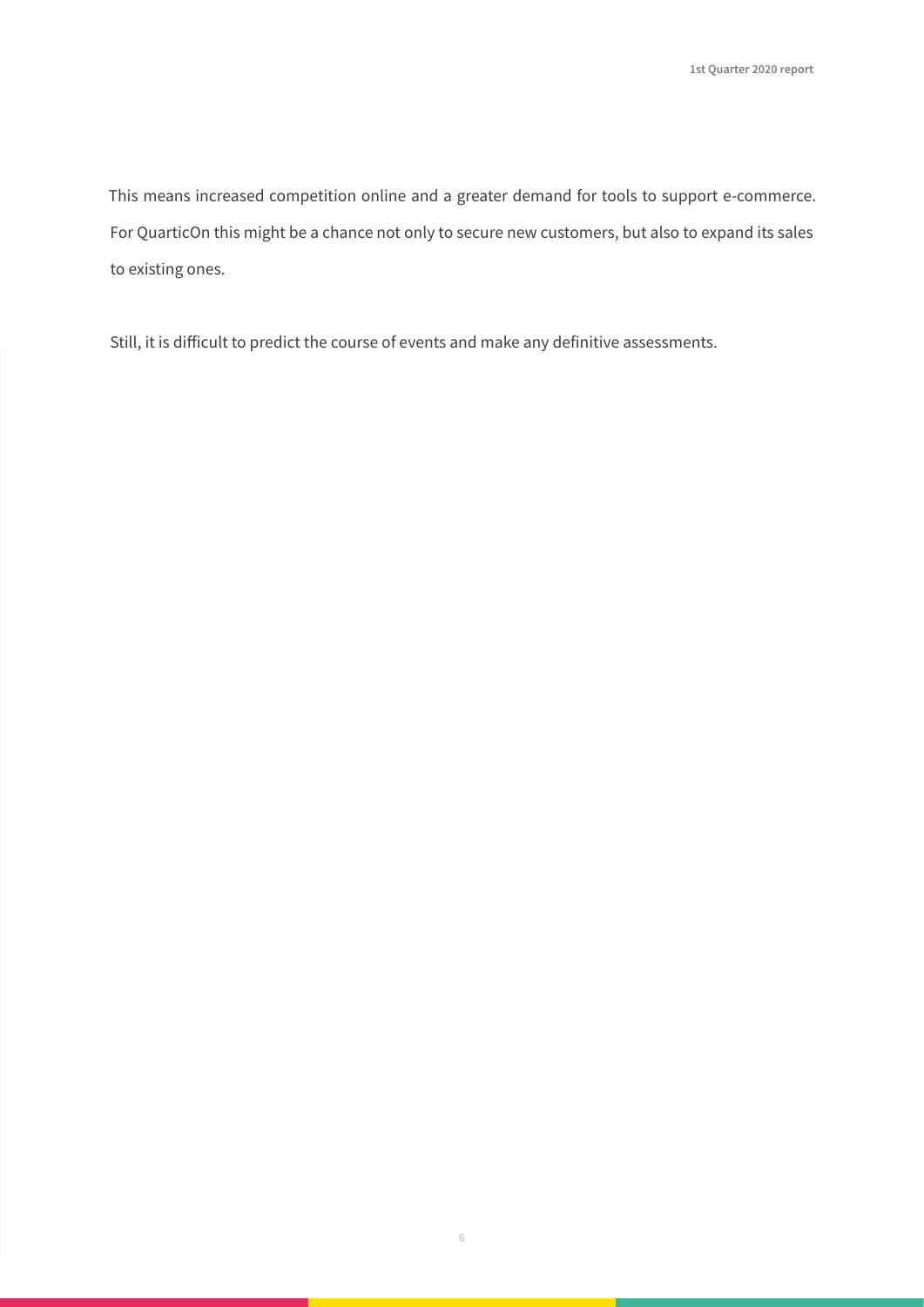<span id="page-7-0"></span>3

# The most important financial data for the first quarter of 2020

### **Selected data from the profit and loss account for the fourth quarter of 2020.**

|                                                           |                |                 |                |                             | in thou. EUR                 |
|-----------------------------------------------------------|----------------|-----------------|----------------|-----------------------------|------------------------------|
| <b>Item</b>                                               | <b>IQ 2019</b> | <b>IVO 2019</b> | <b>IQ 2020</b> | IQ 2020 /<br><b>IQ 2019</b> | IQ 2020 /<br><b>IVO 2019</b> |
| Net revenue from sales                                    | 288,9          | 268,3           | 242,3          | $-16%$                      | $-10%$                       |
| Operating expenses excl. depreciation & amorti-<br>zation | $-470,1$       | $-302,4$        | $-294.4$       | $-37%$                      | $-3%$                        |
| EBITDA (based on result on sales)*                        | $-181,2$       | $-34,1$         | $-52,1$        | 129                         | $-18$                        |
| EBIT (operating result)                                   | $-318,9$       | $-189,4$        | $-216,1$       | 103                         | $-27$                        |
| Net result                                                | $-326,6$       | $-201,8$        | $-224,5$       | 102                         | $-23$                        |
| Net revenue from sales excl. VOD clients                  | 264,7          | 266,5           | 240.7          | $-9\%$                      | $-10%$                       |
| R&D Investment                                            | $-120.4$       | $-114,4$        | $-89,4$        | $-31$                       | $-25$                        |

\* EBITDA [ang. earnings before interest, taxes, depreciation and amortization] = calculated based on 'result on sales' for monthly and quarterly results and based on "result on operating activities' for annual results/

Financial results improved considerably from the year before (Q1 2020 vs Q1 2019). With sales slightly down (excluding the VOD channel, by Euro 24,000), the Company reduced its costs (by 185 thousand Euro), achieving a significant improvement in EBITDA and net result (by 129 thousand Euro and 102 thousand Euro, respectively). This was made possible primarily by the 2019 cost optimisation and business reorganisation programme, reducing both service and payroll costs.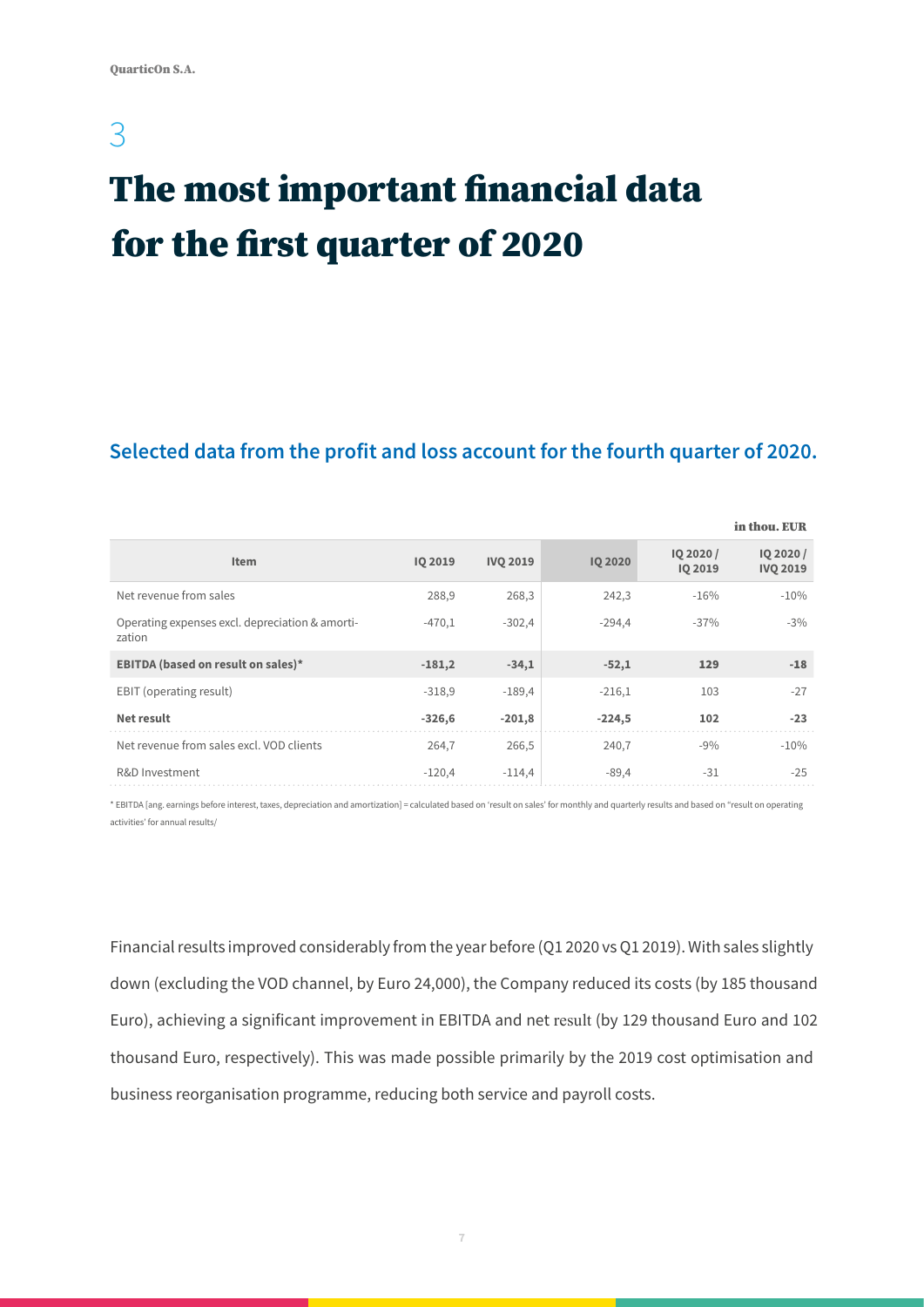Two factors caused the minor decrease in EBITDA relative to Q4 2019: a drop in sales by 10 percent and slight increase in costs. It should be noted, however, that there were two different reasons for this: one involved "one-off" costs incurred in the first quarter to increase the share capital and prepare the financial statements (about 4,8 thousand Euro), the other a minor increase in costs, mainly payroll (about 6,6 thousand Euro).

The company has also introduced new financing tools (factoring, overdraft) and is working on the implementation of new solutions that will further improve the financial situation (process optimization process carried out throughout the year (Q1 2020 vs 2019) has already improved operating cash flow by almost EUR 0.3 M).

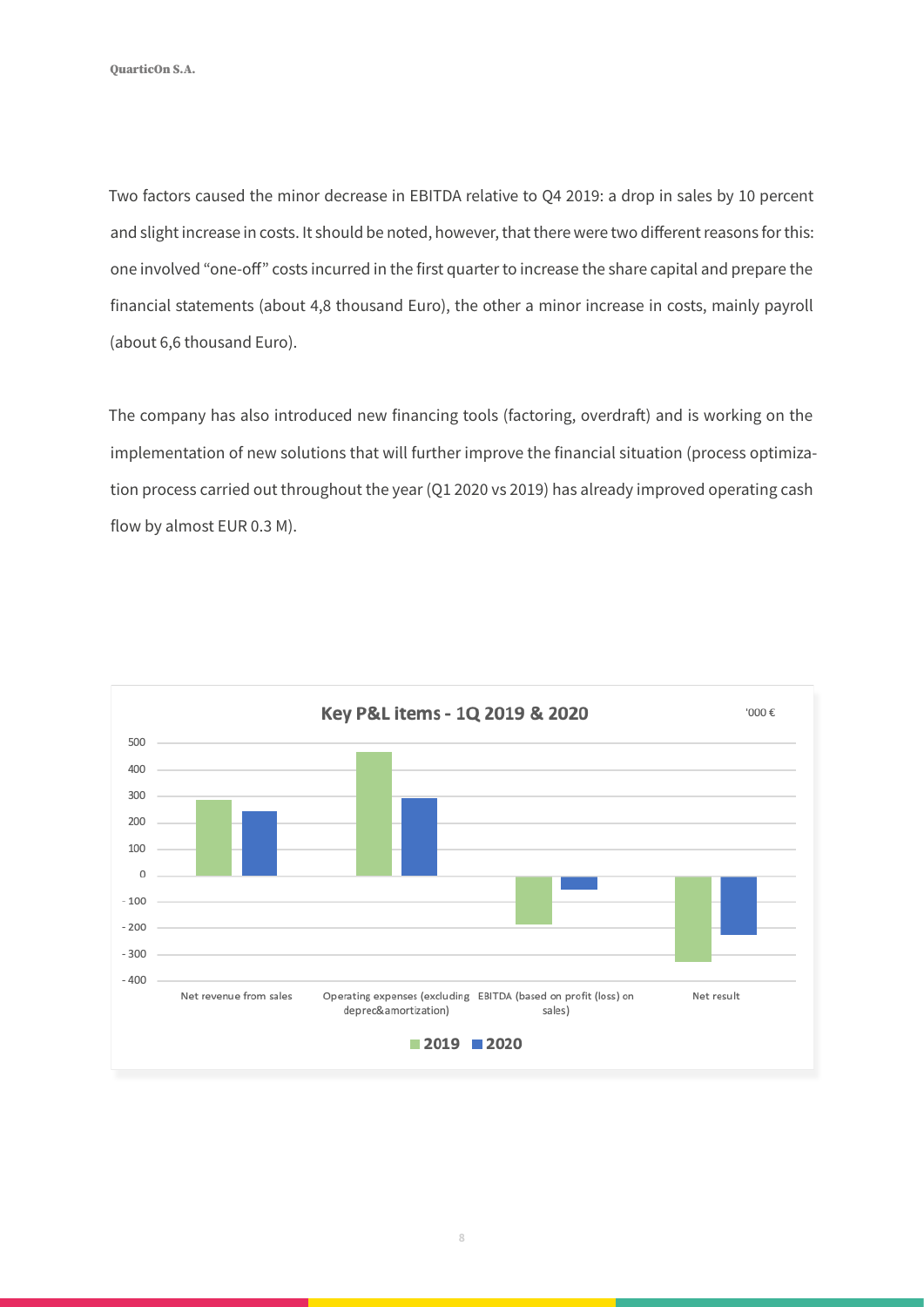### **Selected data from the balance sheet and cash flow statement**

| <b>Balance sheet</b>                       |                     | in thou. Euro       |
|--------------------------------------------|---------------------|---------------------|
|                                            | As of<br>31.03.2020 | As of<br>31.03.2019 |
| Fixed assets                               | 1796,7              | 2 0 6 2, 1          |
| - including intangible and legal assets    | 1608,2              | 1928,7              |
| Current assets                             | 271,0               | 862,4               |
| - including short-term investments         | 3,6                 | 511,2               |
| <b>TOTAL ASSETS</b>                        | 2067,6              | 2924,6              |
| Equity                                     | 1 1 5 8 , 8         | 2039,4              |
| Liabilities and provisions for liabilities | 908,8               | 908,8               |
| - including short term liabilities         | 783,6               | 803,1               |
| <b>TOTAL LIABILITIES</b>                   | 2067,6              | 2924,6              |

| <b>Cash Flow</b>                           |                |                |
|--------------------------------------------|----------------|----------------|
| <b>Item</b>                                | <b>QI 2020</b> | <b>QI 2019</b> |
| Net profit (loss)                          | $-224.5$       | $-326,6$       |
| Net cash flow from operating activities    | $-44.8$        | $-334,6$       |
| Net cash flow from financial activities    | 0,0            | $-46,3$        |
| Cash closing balance (excluding overdraft) | 3,6            | 511,2          |

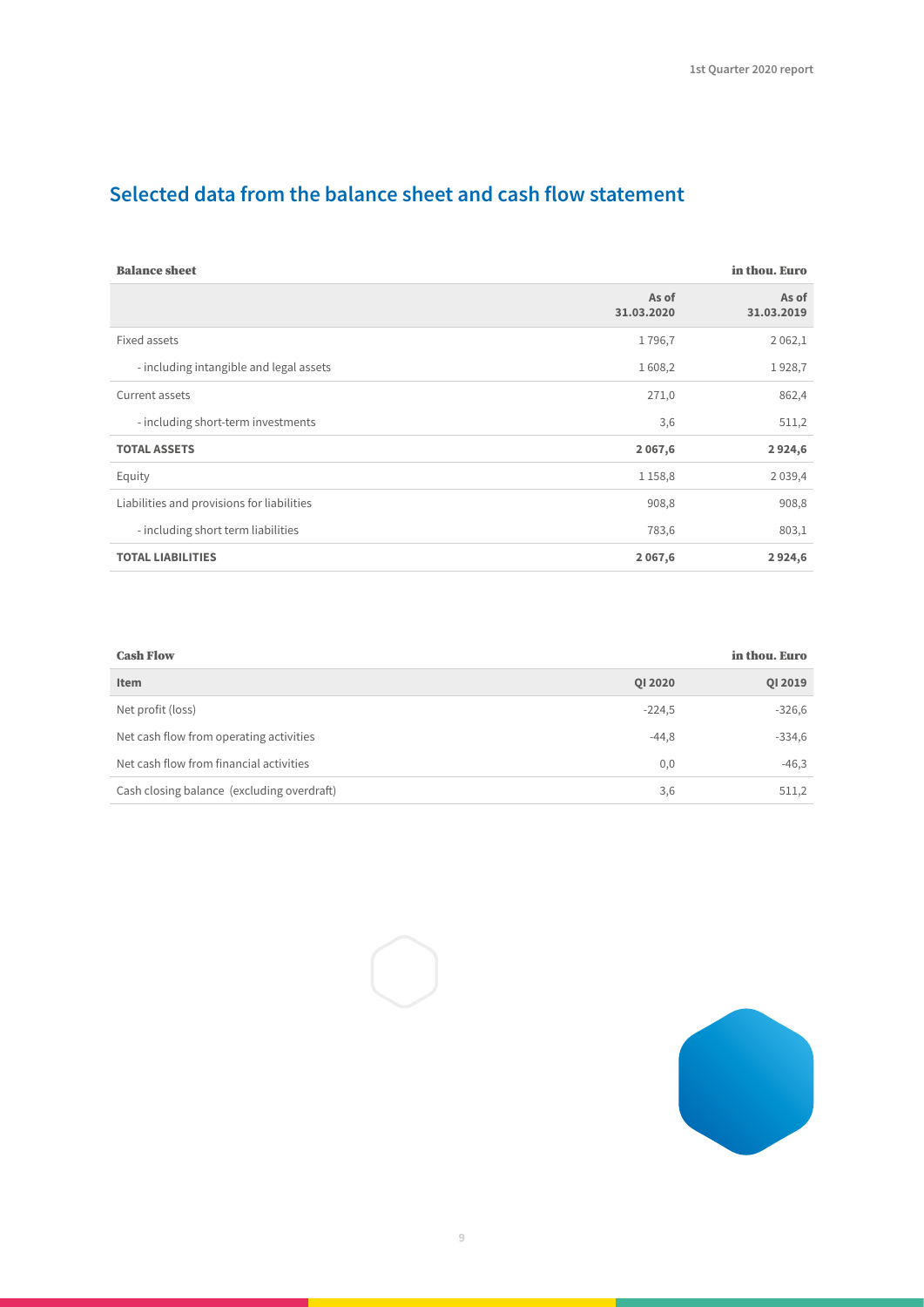## <span id="page-10-0"></span>4 Key events in Q1 2020

### 4.1 Polish market (share of sales in the quarter: 64%)

One of our Q1 2020 highlights on the Polish market was the launch of SmartSearch. It is an all-new service which supports embedded search engines of e-stores, making them much more effective tools for customers to search for products, a very important aspect with e-commerce now being on the rise. In April this year a decision was made to provide a three-month free access to the SmartSearch product. Through these measures, QuarticOn aimed to strengthen Polish retail by supporting effective online sales. In the long term, this could drive sales of QuarticOn's products, contributing to a better financial performance.

The Company has also made some adjustments to its product range (simplified pricing, a more modular product range), giving customers a better understanding of our services and allowing the system to be sold as a complement to solutions previously considered competitive. In addition, we were able to further shorten product deployment times.

In Q1 2020 we gained new customers from the bookselling business (QuarticOn already has a major share of this market), as well as from gardening and sporting equipment sectors. Moreover, we secured two new business partners.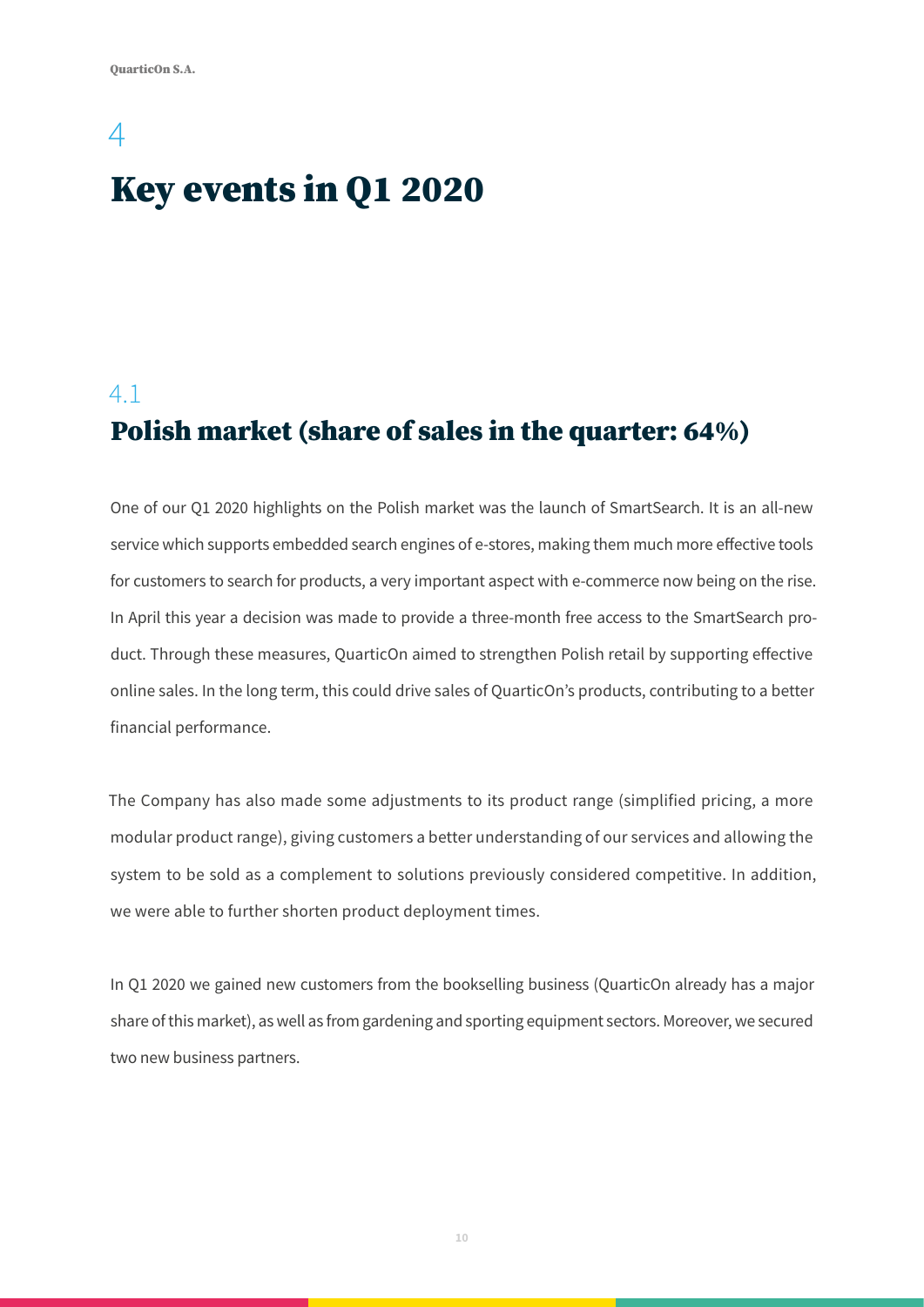### <span id="page-11-0"></span>4.2 Foreign markets (share of sales in the quarter: 36%)

QuarticOn is developing its foreign sales also on new markets. In the first quarter we had meetings with partners and customers from Bulgaria, Serbia and Croatia, which we expect to culminate in new contracts already in Q2 (see: COVID-19 impact). Depending on the market situation, the Company will strive to gain new partners also in other European countries.

#### **Czech market / SaaS channel**

As far as the Czech and Slovak markets are concerned, QuarticOn's main preoccupation in the first quarter of 2020 was to expand the SaaS sales base. SaaS sales were up by 6 percent relative to the previous quarter (Q4 2019), reaching almost 14 thousand Euro . The quarter in question also saw the Company establish relations with new e-commerce platforms (major platforms in the Czech Republic and Poland) and work intensively on new SmartSearch plugins. Notably, with all these technological changes, it is now easier for customers to integrate and install our products to scale up their sales on selected platforms. We expect these efforts to impact sales already in Q2 2020.

### 4.3 Marketing and customer success

In the quarter in question, our Marketing Team focused on SaaS channel marketing measures and on making our products and services more visible in external marketplaces. During the early months of 2020 the Company revised its price list on the website and started implementing new, active forms of product demonstration. Moreover, we tested new lead-ad campaigns, and the Marketing Team started working on some new sales presentations. Following negotiations with our suppliers, we were able to reduce our marketing campaign costs.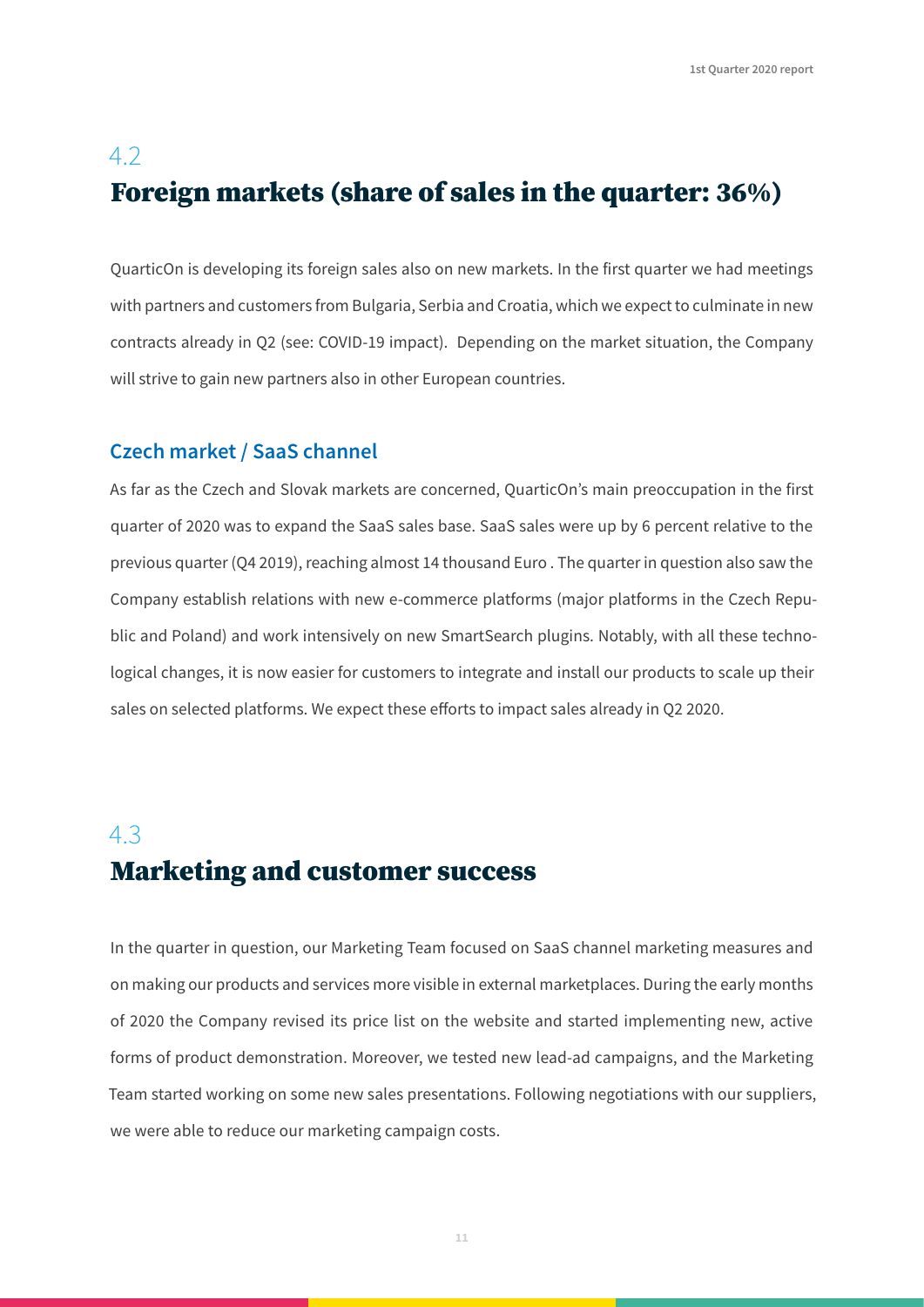QuarticOn S.A.

In Q1 2020 the Marketing Team completed a number of tasks in progress, involving:

- automation of key marketing processes in the CRM system;
- making a series of 30 instructional videos on e-commerce to be put on YouTube;
- digitisation of core "help centre" tasks.

For the Customer Support Team, the first quarter is a period in which they meet with clients to sum up previous year's cooperation and make arrangements for the current year. Also, it is an opportunity to learn about our customer's opinions and needs on the one hand, and to provide them with product sale plans for the coming months on the other. While face-to-face meeting plans had to be abandoned due to the COVID-19 pandemic, we managed to have some productive meetings online. As a result, we could deploy a number of new language versions and product modules, as well as expand our range of services and, most importantly, extend existing contracts for a further 12 months. These efforts concerned the Polish, Czech and Slovak markets, allowing the Company to secure more sales leads with less financial expenditures. Notably, following conceptual work in Q1 2020, the Company is now poised to start the promotion of its new service – SmartSearch – as well as new plugins for e-commerce platforms.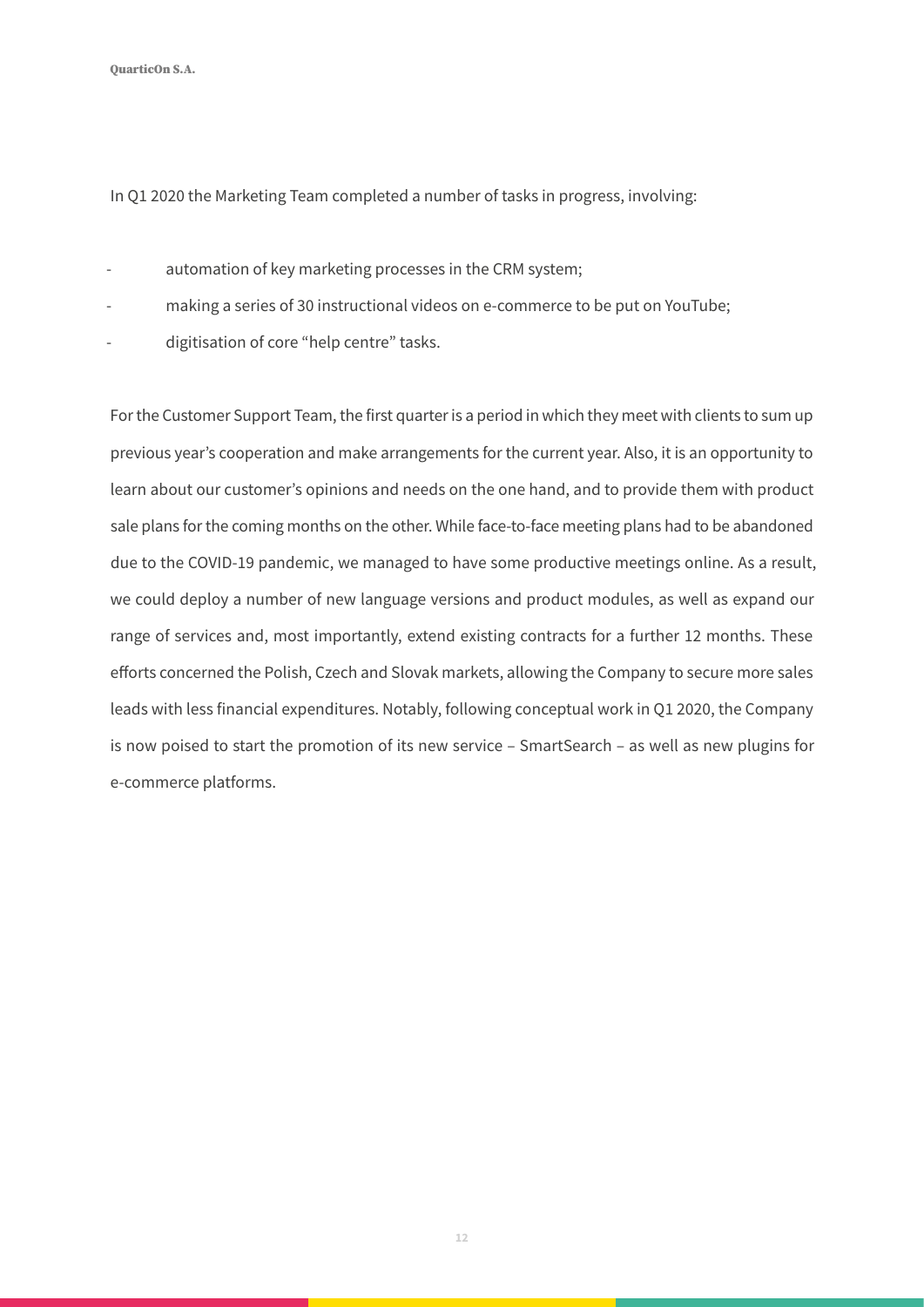### <span id="page-13-0"></span>4.4 IT and products

Despite faring quite well through the crisis, QuarticOn launched a preventive initiative called "IT Cost Optimisation" early into the pandemic. In effect, starting from Q2, we will pay about 10 to 30 percent less for selected IT services and licenses. This could be achieved through optimising QuarticOn's resources on the one hand, and successfully negotiating temporary discounts on the other.

Also, the Company made adjustments to its product roadmap to focus primarily on developing and supporting products with the greatest sales potential. It is worth adding that product roadmap management alone has been streamlined (in terms of both resource planning and plan implementation assessment).

These efforts were centred around developing the new SmartSearch service and improving the Marketing Automation module. The former was successfully deployed for three major clients from various industries. SmartSearch was adapted to collect quantitative, qualitative and sales data on the products searched. In addition, customers gained access to a Customer Panel which provides them with key statistics and charts based on SmartSearch queries. In addition to search results, the Customer Panel can be used to gather information on the number of searches and the most popular phrases and products, among other things. Using the CTR, CR and sales data, online stores also have a user-friendly tool to analyse their sales results, draw conclusions and optimise marketing efforts (e.g. through marketing campaigns, remarketing). Data are presented in a breakdown into autocomplete and SERP searches, covering any time range. What is extremely important is that SmartSearch has also been developed as a plugin for the new Polish e-commerce platform RedCart.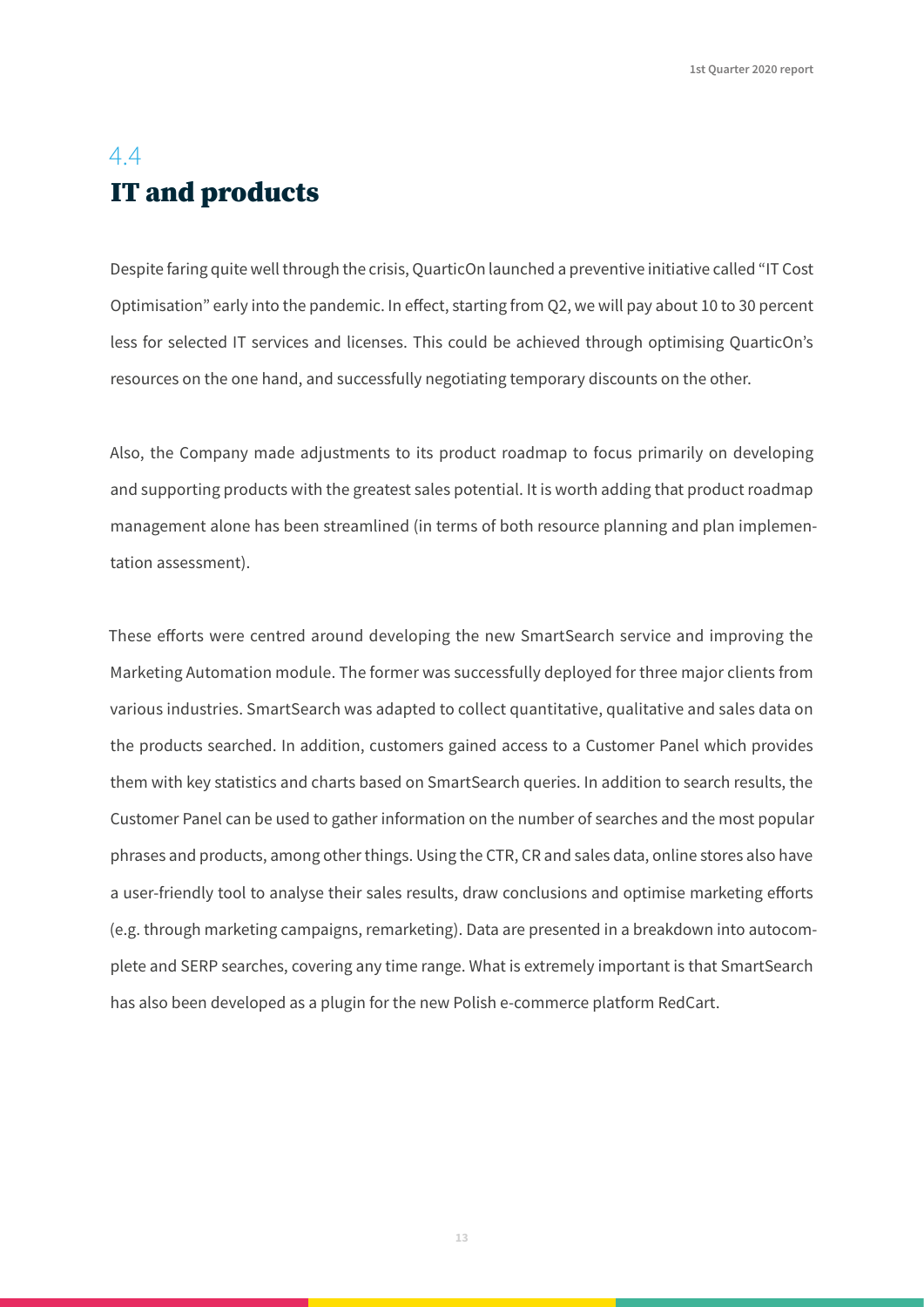## <span id="page-14-0"></span>4.5 Average Revenue Per Customer (ARPC<sup>1</sup> ) and churn<sup>2</sup>

In Q1 2020 SaaS sales made up 5.7 percent of total revenue. ARPC for all customers in Q1 2020 was almost 400 Euro. Individual channels had the following ARPC:

|                           |                        |         | in Euro |
|---------------------------|------------------------|---------|---------|
|                           | <b>ARPC</b><br>Q4 2019 | Q1 2020 | trend   |
| Total                     | 404                    | 397     | $-1,6%$ |
| Traditional sales channel | 594                    | 569     | $-4,2%$ |
| SaaS channel              | 57                     | 62      | 9,7%    |

The Q1 vs Q4 changes for EUR currency are differ than these presented in PLN due to high exchange rate volatility. For PLN currency total ARPC increased about +5,1%.

Q1 2020 churn rate was 1,6% and was lower than for previous quarters. With anti-churn measures in place and through product range adjustments, we were able to reduce the churn rate. The Company is expecting to keep them in place moving forward in 2020, although it is difficult to predict at this moment how customers will behave when faced with the COVID-19 pandemic.





 1 ARPC – average revenue per client 2 Churn –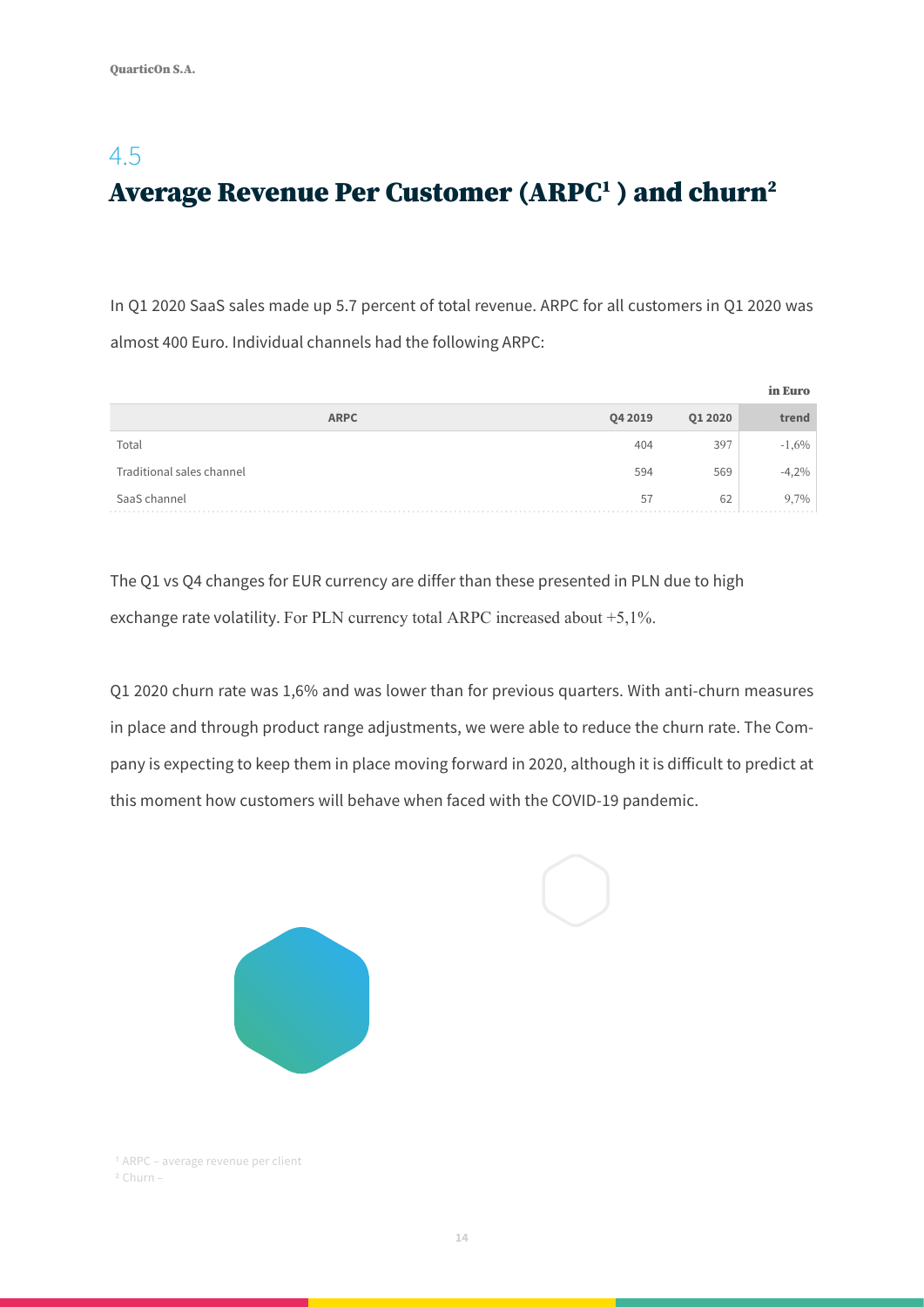# <span id="page-15-0"></span>5 Information on the Company's subsidiaries

The Company holds 50% of shares in the company QuarticOn (Shanghai) Company Ltd., however, this company has not started its business operations yet and has had no significant impact on the operations of the Company. According to art 58.1 of the Accounting Act, there is no necessity for consolidation of this subsidiary. QuarticOn is considering using this company in the future to provide its services on Asian markets.

On March 19, 2019, QuarticOn Ltd. with its registered office in London was incorporated. QuarticOn S.A. is a 100% shareholder of this company. As at the date of the report, the Company has not yet begun operating, so revenues and expenses at the end of the first quarter of 2020 amounted to 0 GBP.

Due to the high priority of developing the SaaS channel and the current COVID19 pandemic situation, The Company decided to postpone the start of the QuarticOn Ltd. activity for the late 2020 months.

Therefore, QuarticOn is released from the obligation to consolidate the subsidiaries, pursuant to art. 58 paragraph 1 of the Accounting Act.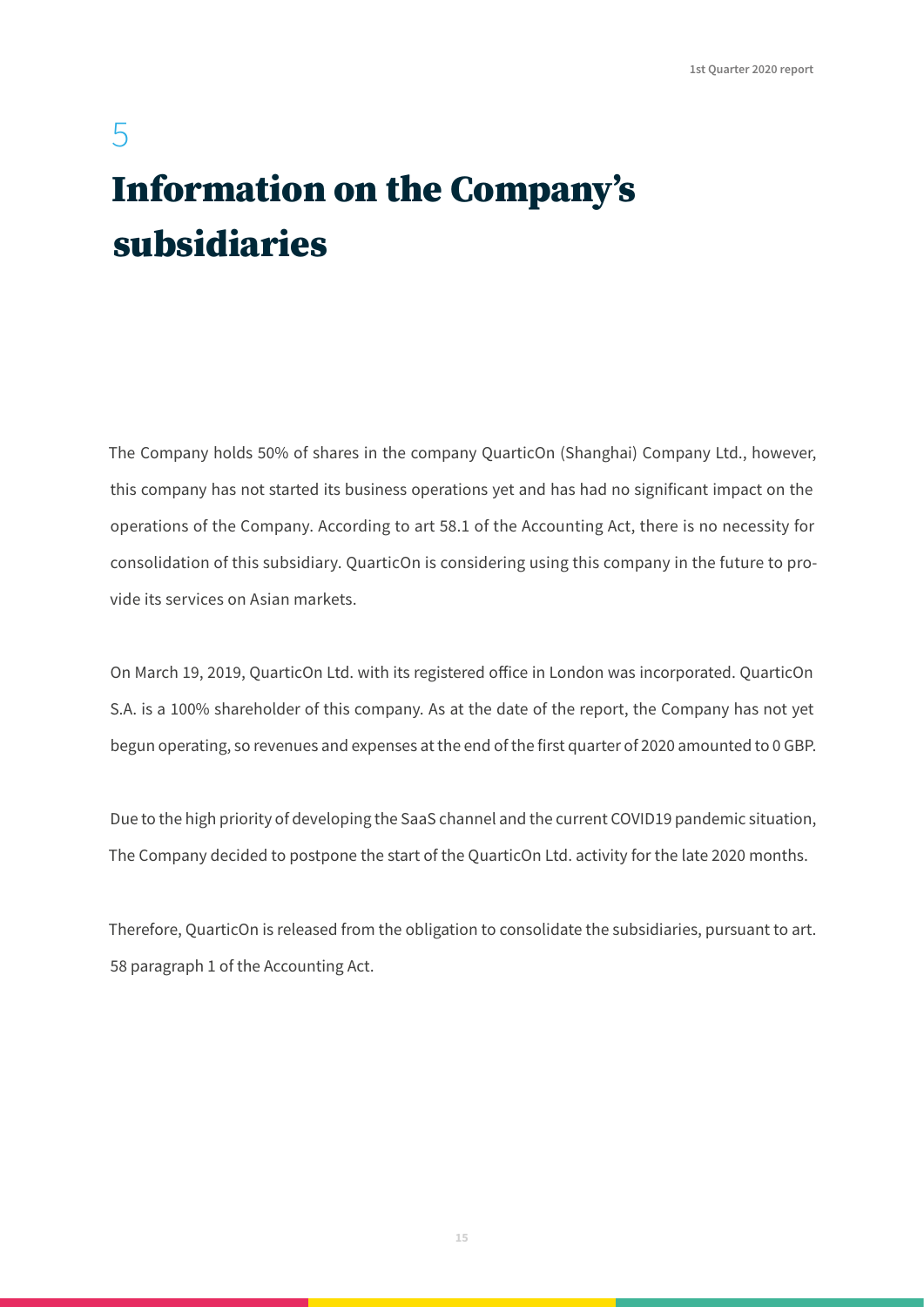## <span id="page-16-0"></span>6

# Information on the Company's shareholder structure

Based on the best knowledge of the Company, the share the shareholding structure of QuarticOn S.A. as of the date of publication of this report, on 29th May 2020, it is as follows:

| shareholder                      | Number of stocks <sup>*</sup> | share  |
|----------------------------------|-------------------------------|--------|
| Venture FIZ                      | 251 000                       | 17,9%  |
| CBNC Capital Solutions Ltd.      | 187031                        | 13,3%  |
| Paweł Wyborski                   | 171761                        | 12,2%  |
| Q Free Trading Limited           | 123 500                       | 8,8%   |
| <b>ACATIS Investment KVG mbH</b> | 134 100                       | 9,5%   |
| Kamil Cisło                      | 118500                        | 8,4%   |
| Paulina Zamojska                 | 72574                         | 5,2%   |
| Others**                         | 345 834                       | 24,6%  |
| Razem                            | 1404300                       | 100,0% |

\* including class A, B, C, D, E and F share series \*\* including key employees (ESOP)

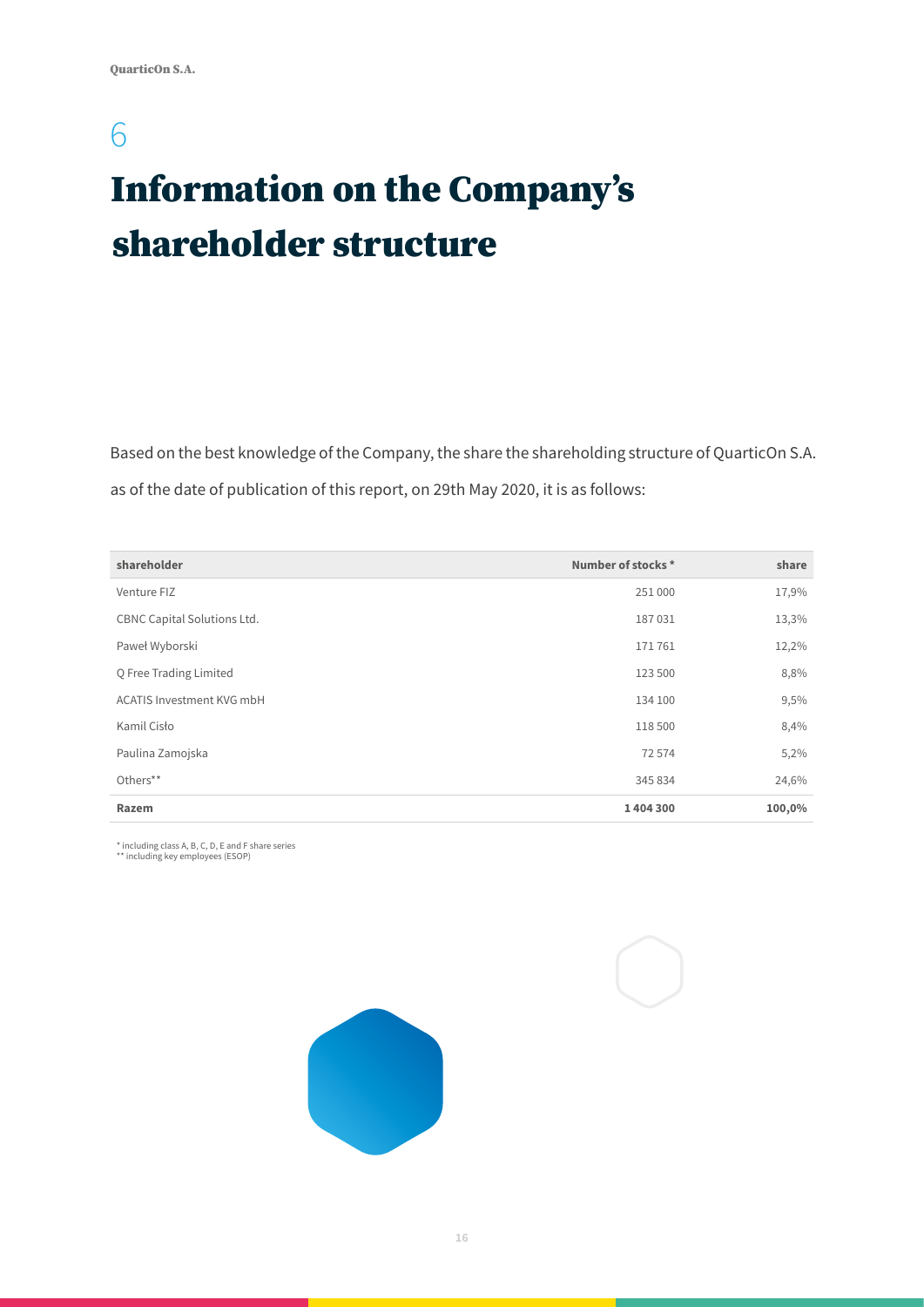# <span id="page-17-0"></span>7 Information on the number of persons employed

At the end of March 2020, the Company employed or cooperated with 31 persons (counted on a full- -time basis) including those having a contract of employment, contract of mandate or those having their own companies.

### 8

## Forecasts of financial results

The company did not published forecasts of financial results for IQ 2020.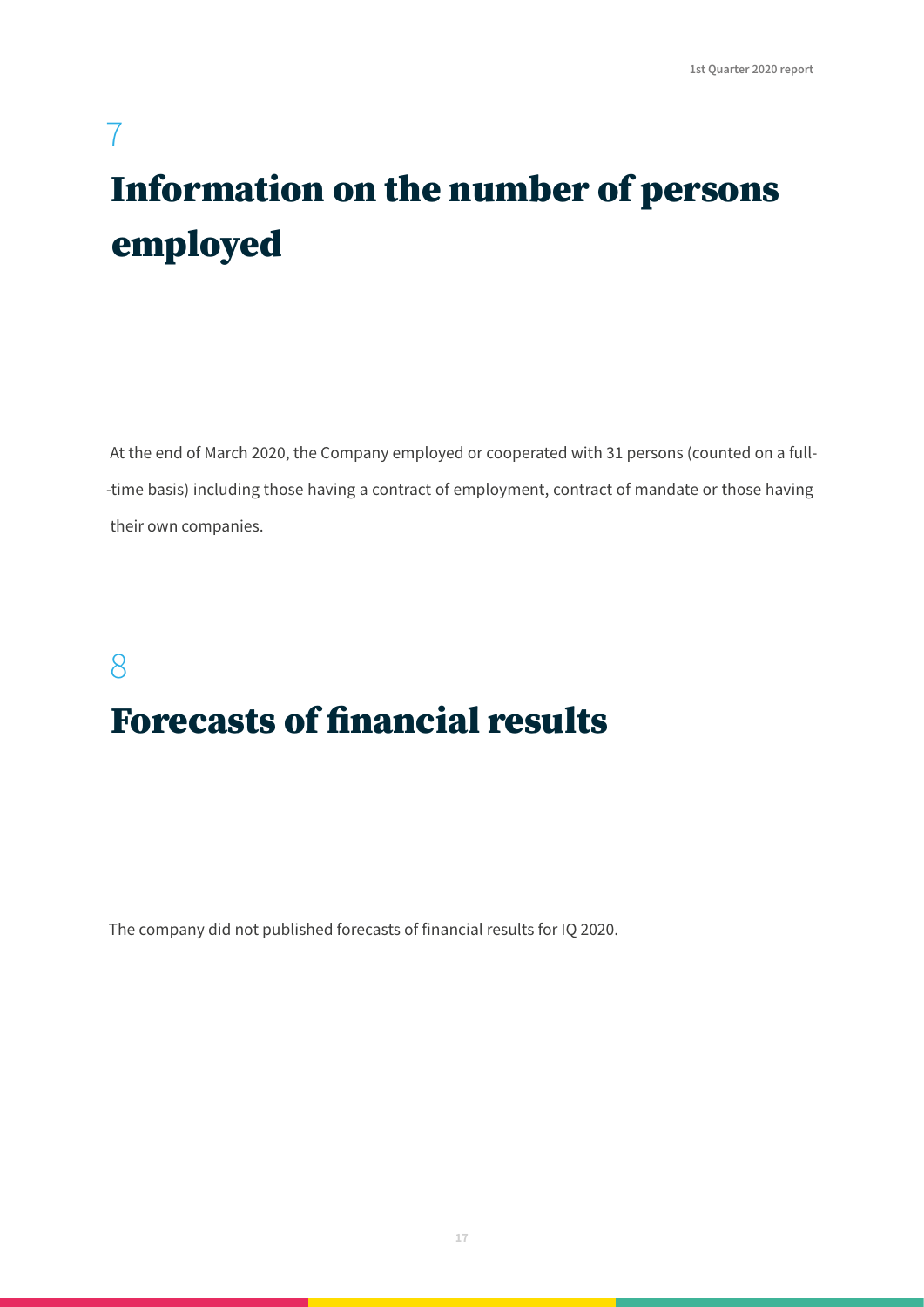### 9

# Implementation of the development activities presented in Information Memorandum (DI)

Development activities presented in DI:

- Development of the application for e-shop platforms see paragraph 3.6
- New product solutions see paragraph 3.6
- Market activities on new markets see paragraph 3.3 and 3.4

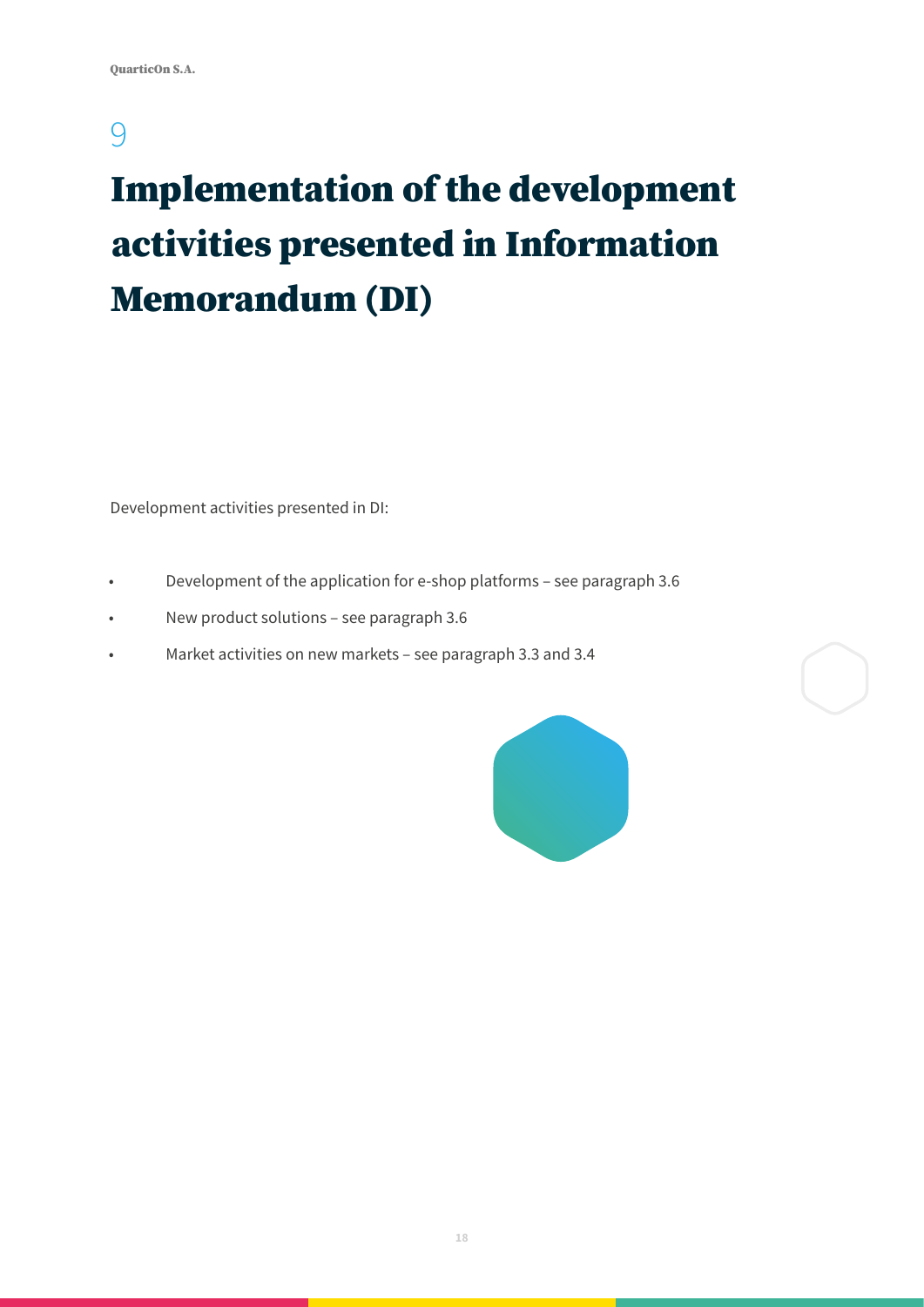# <span id="page-19-0"></span>10 Definition and indicators explanation

| <b>Indicator</b>                         | <b>Source</b>                        | <b>Method of calculation</b>                                                                                                                                          | <b>Usefulness</b>                                                                                                                                                                                                                                                                                                                                                                                                                                                           |
|------------------------------------------|--------------------------------------|-----------------------------------------------------------------------------------------------------------------------------------------------------------------------|-----------------------------------------------------------------------------------------------------------------------------------------------------------------------------------------------------------------------------------------------------------------------------------------------------------------------------------------------------------------------------------------------------------------------------------------------------------------------------|
| ARPC - average reve-<br>nue per customer | Accounting and invo-<br>icing system | Total revenue (for the relevant<br>period) / the number of custo-<br>mers invoiced (in the relevant<br>period)                                                        | This indicator is helpful in assessing options for<br>sales development, including through various<br>sales channels (e.g. sometimes an increase in<br>the number of customers brings about a decre-<br>ase in the ARPU, with the overall revenue, howe-<br>ver, continuing to grow)                                                                                                                                                                                        |
| <b>EBITDA</b> (as profit on<br>sales)    | Accounting system                    | Profit on sales plus deprecia-<br>tion                                                                                                                                | This indicator is used by QuarticOn for monthly<br>and quarterly reporting - it is an approximate fi-<br>gure for profit from the Company's direct current<br>business, which excludes any one-off accounting<br>events (e.g. write-offs, revaluations of some re-<br>serves, typically made once a year at the end of<br>December and covering an entire year, or past pe-<br>riods). Consequently, monthly or quarterly results<br>are more comparable in the short term. |
| <b>EBITDA</b> (as operating<br>profit)   | Accounting system                    | Operating profit plus depre-<br>ciation (reduced by interest<br>charges and taxes)                                                                                    | QuarticOn uses this indicator for annual repor-<br>ting. It reflects the Company's profit from its<br>direct business, including any write-offs and<br>revaluations of reserves for other operating re-<br>venues and costs over a given year.                                                                                                                                                                                                                              |
| Churn rate                               | Accounting and invo-<br>icing system | Total latest-month revenue<br>from customers who stopped<br>using the Company's services<br>in the previous month relative<br>to the previous month's total<br>sales. | This indicator provides an approximate figure for<br>sales lost due to customers' leaving the Compa-<br>ny. While there is no single benchmark, the lower<br>the rate, the better.                                                                                                                                                                                                                                                                                          |
| <b>Result on operating</b><br>activities | Accounting system                    | Result on sales plus other<br>operating revenues less other<br>operating costs                                                                                        | The company unifies the terms used: result on<br>operating activities (in short: operating result or<br>EBIT).                                                                                                                                                                                                                                                                                                                                                              |

### **Note: none of the above indicators should be considered in isolation from other results of the Company**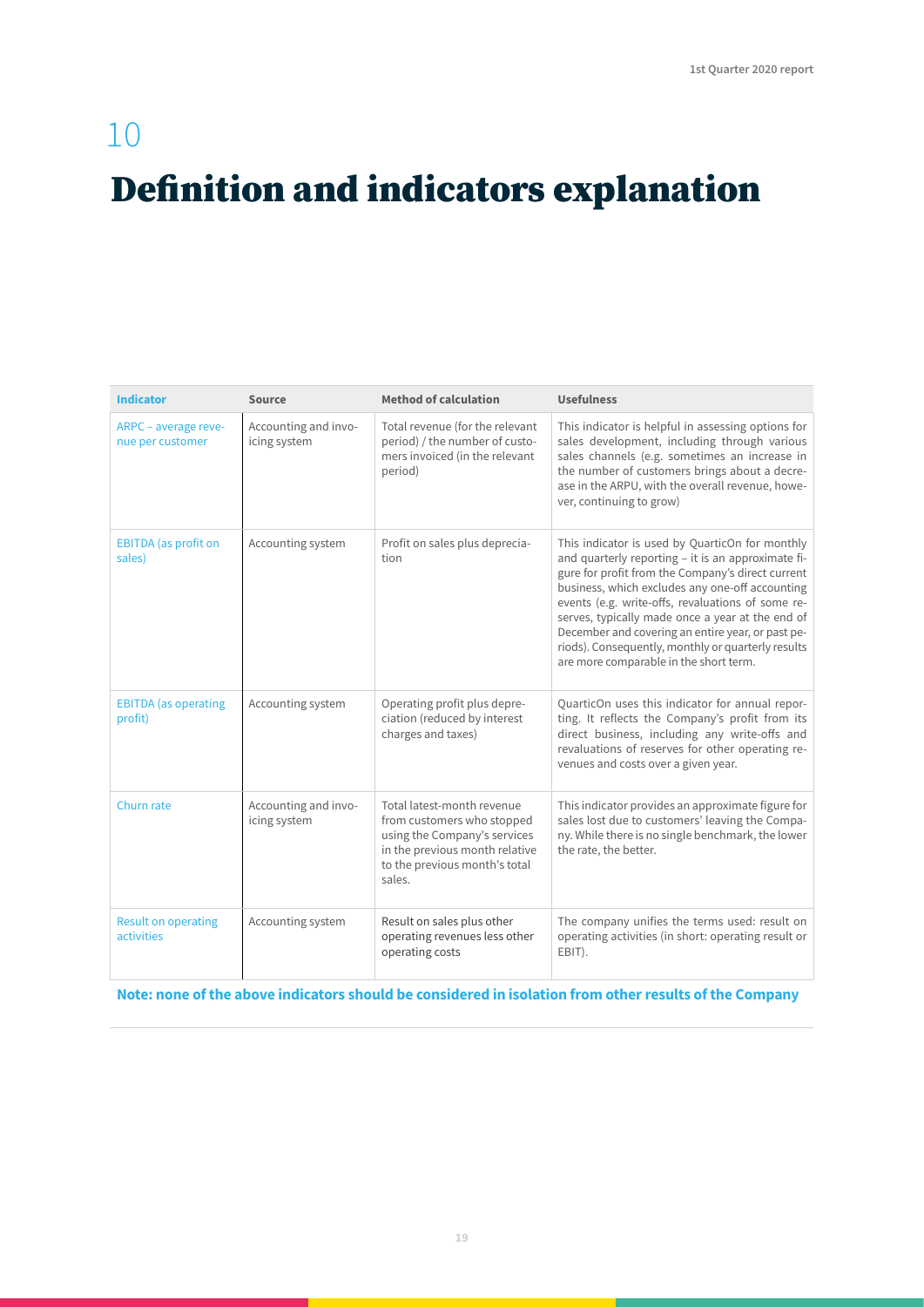# <span id="page-20-0"></span>11 Shortened financial statement

## 11.1 Introduction

| Name of the company: | QuarticOn Spółka Akcyjna                    |
|----------------------|---------------------------------------------|
| Seat:                | Warsaw, Poland                              |
| Address:             | 02-017 Warsaw, ul. Aleje Jerozolimskie 123A |
| Incorporation date:  | Notary deed of 13.05.2011 r.                |

Entry to the Register of Entrepreneurs under National Court Register Number KRS 0000389015. The entry has been made by the District Court in Warsaw, 12th Commercial Division of the National Court Register on 11.06.2011. In result of a transformation into Spółka Akcyjna (Joint Stock Company), new number has been granted: KRS 0000715276.

| <b>Polish Taxpayer Identification Number</b><br>$(NIP)$ :  | 5213608082                                                                             |
|------------------------------------------------------------|----------------------------------------------------------------------------------------|
| <b>Polish Business Registry Number</b><br>(Regon):         | 142977414                                                                              |
| On behalf of the Issuer, the following<br>persons operate: | Wyborski Paweł – President of the Board,<br>Giergielewicz Michał – Member of the Board |
| Company's manner of representation:                        | Each member of the Board independently                                                 |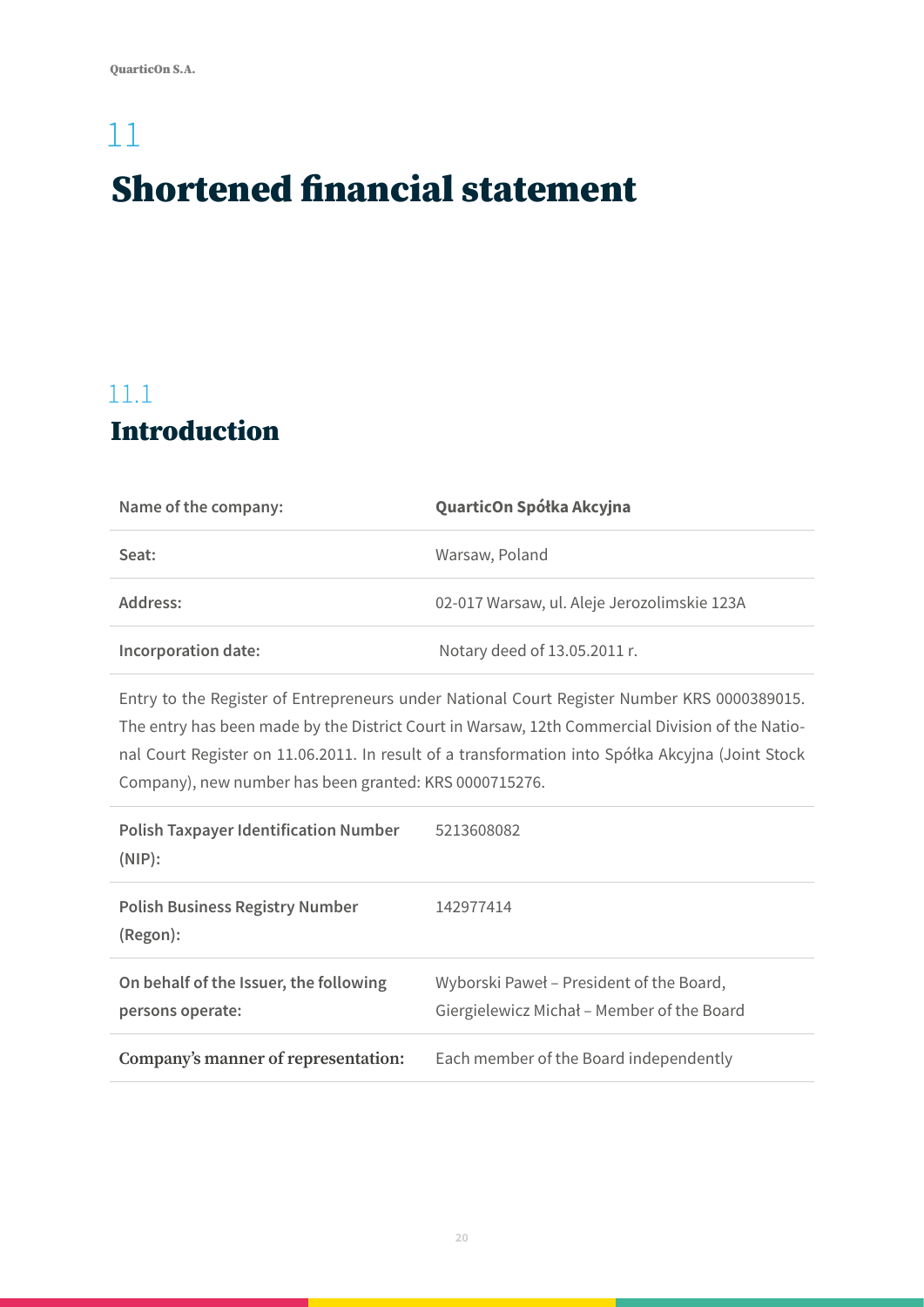<span id="page-21-0"></span>All financial information has been presented in thousands of Euro (€). Used exchange rates:

- 1st Quarter of 2020: 1 EUR = 4.5523 PLN (zł),
- $\cdot$  4th Quarter of 2019: 1 EUR = 4.2585 PLN (zł),
- 1st Quarter of 2019: 1 EUR = 4.3013 PLN (zł),

### 11.2 Balance sheet

### **Assets**

|     |                                | Items in ,000 Euro                                          | As of<br>31.03.2020 | As of<br>31.03.2019 |
|-----|--------------------------------|-------------------------------------------------------------|---------------------|---------------------|
| Α.  | <b>Fixed assets</b>            |                                                             | 1796,7              | 2 0 6 2, 1          |
| Ι.  |                                | Intangible and legal assets                                 | 1608,2              | 1928,7              |
| 1.  |                                | R&D expenses                                                | 1599,2              | 1917,4              |
| 2.  | Goodwill                       |                                                             | 0,0                 | 0,0                 |
| 3.  |                                | Other intangible assets                                     | 9,0                 | 11,3                |
| 4.  | Advances for intangible assets |                                                             | 0,0                 | 0,0                 |
| II. | <b>Tangible fixed assets</b>   |                                                             | 4,4                 | 13,1                |
| 1.  |                                | Tangible fixed assets in use                                | 4,4                 | 13,1                |
|     | a)                             | land (including right to perpetua usufruct)                 | 0,0                 | 0,0                 |
|     | b)                             | buildings, premises, civil and water engineering structures | 0,0                 | 0,0                 |
|     | $\mathsf{C}$ )                 | technical equipment and machines                            | 4,3                 | 12,4                |
|     | d)                             | means of transport                                          | 0,0                 | 0,0                 |
|     | e)                             | other tangible fixed assets                                 | 0,2                 | 0,7                 |
| 2.  |                                | Tangible fixed assets under construction                    | 0,0                 | 0,0                 |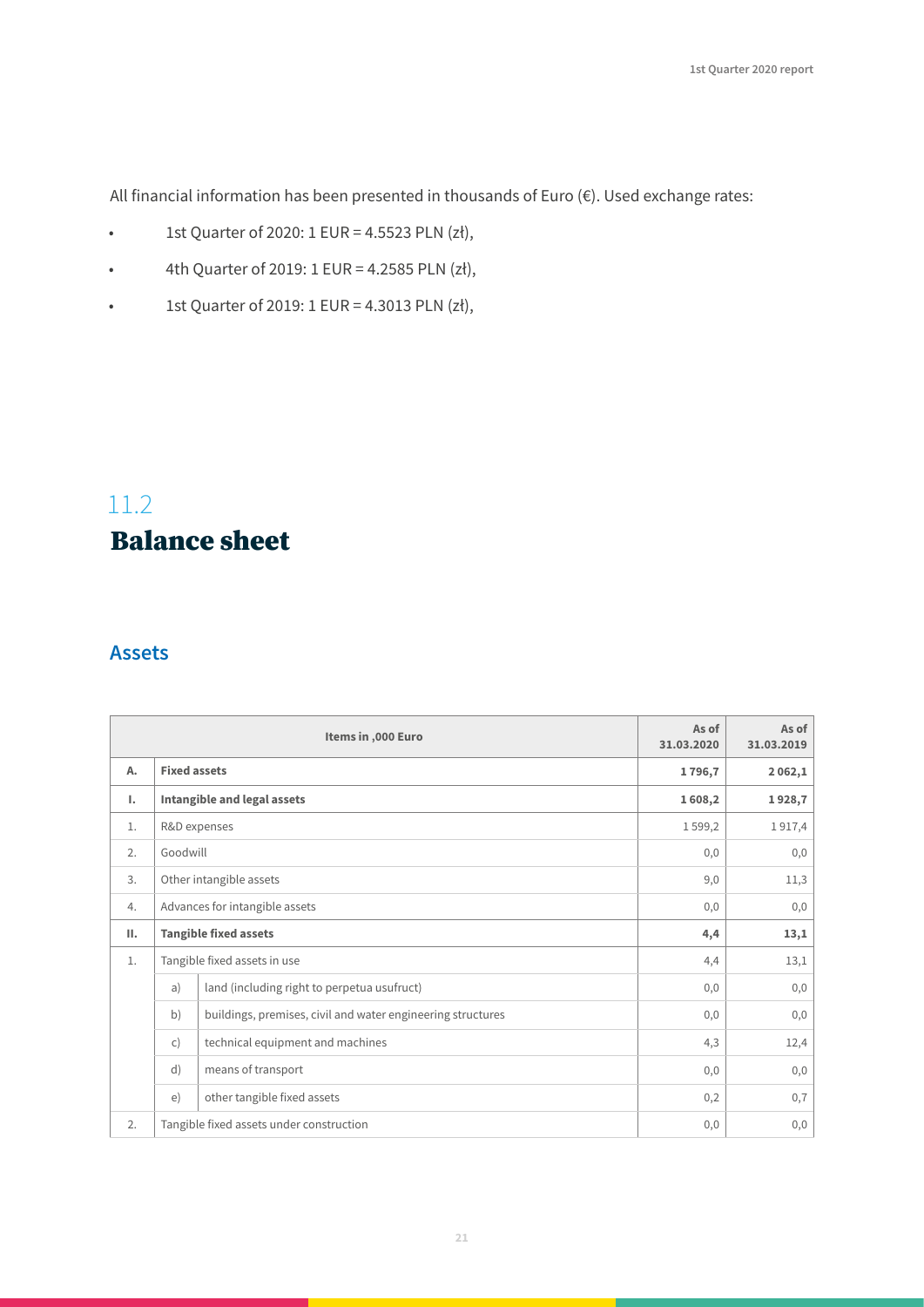| 3.  |                | Advances for tangible fixed assets under construction                                                     | 0,0   | 0,0   |
|-----|----------------|-----------------------------------------------------------------------------------------------------------|-------|-------|
| Ш.  |                | Long-term receivables                                                                                     | 0,0   | 0,0   |
| 1.  |                | From related parties                                                                                      | 0,0   | 0,0   |
| 2.  |                | From other parties, in which the company holds capital commitment                                         | 0,0   | 0,0   |
| 3.  |                | From other parties                                                                                        | 0,0   | 0,0   |
| IV. |                | <b>Long-term investments</b>                                                                              | 0,0   | 0,0   |
| 1.  |                | Real property                                                                                             | 0,0   | 0,0   |
| 2.  |                | Intangible and legal assets                                                                               | 0,0   | 0,0   |
| 3.  |                | Long-term financial assets:                                                                               | 0,0   | 0,0   |
|     | a)<br>b)<br>c) | in related parties<br>in other parties, in which the company holds capital commitment<br>in other parties | 0,0   | 0,0   |
| 4.  |                | Other long-term investments                                                                               | 0,0   | 0,0   |
| V.  |                | <b>Long-term prepayments</b>                                                                              | 184,1 | 120,4 |
| 1.  |                | Deferred tax assets                                                                                       | 0,0   | 0,0   |
| 2.  |                | Other prepayments                                                                                         | 184,1 | 120,4 |
| в.  |                | <b>Current assets</b>                                                                                     | 271,0 | 862,4 |
| Ι.  | Inventory      |                                                                                                           | 0,0   | 0,1   |
| 1.  | Materials      |                                                                                                           | 0,0   | 0,0   |
| 2.  |                | Intermediate products and work in progress                                                                | 0,0   | 0,0   |
| 3.  |                | Finished products                                                                                         | 0,0   | 0,0   |
| 4.  | Goods          |                                                                                                           |       |       |
| 5.  |                |                                                                                                           | 0,0   | 0,0   |
|     |                | Advances for deliveries and services                                                                      | 0,0   | 0,1   |
| Π.  |                | <b>Short-term receivables</b>                                                                             | 247,8 | 347,2 |
| 1.  |                | Receivables from related parties                                                                          | 0,0   | 0,0   |
|     | a)             | trade receivables, maturing:                                                                              | 0,0   | 0,0   |
|     |                | - up to 12 months                                                                                         | 0,0   | 0,0   |
|     |                | - over 12 months                                                                                          | 0,0   | 0,0   |
|     | b)             | other                                                                                                     | 0,0   | 0,0   |
| 2.  |                | Receivables from other entities in which the company holds capital commitment                             | 0,0   | 0,0   |
|     | a)             | trade receivables, maturing:                                                                              | 0,0   | 0,0   |
|     |                | - up to 12 months                                                                                         | 0,0   | 0,0   |
|     |                | - over 12 months                                                                                          | 0,0   | 0,0   |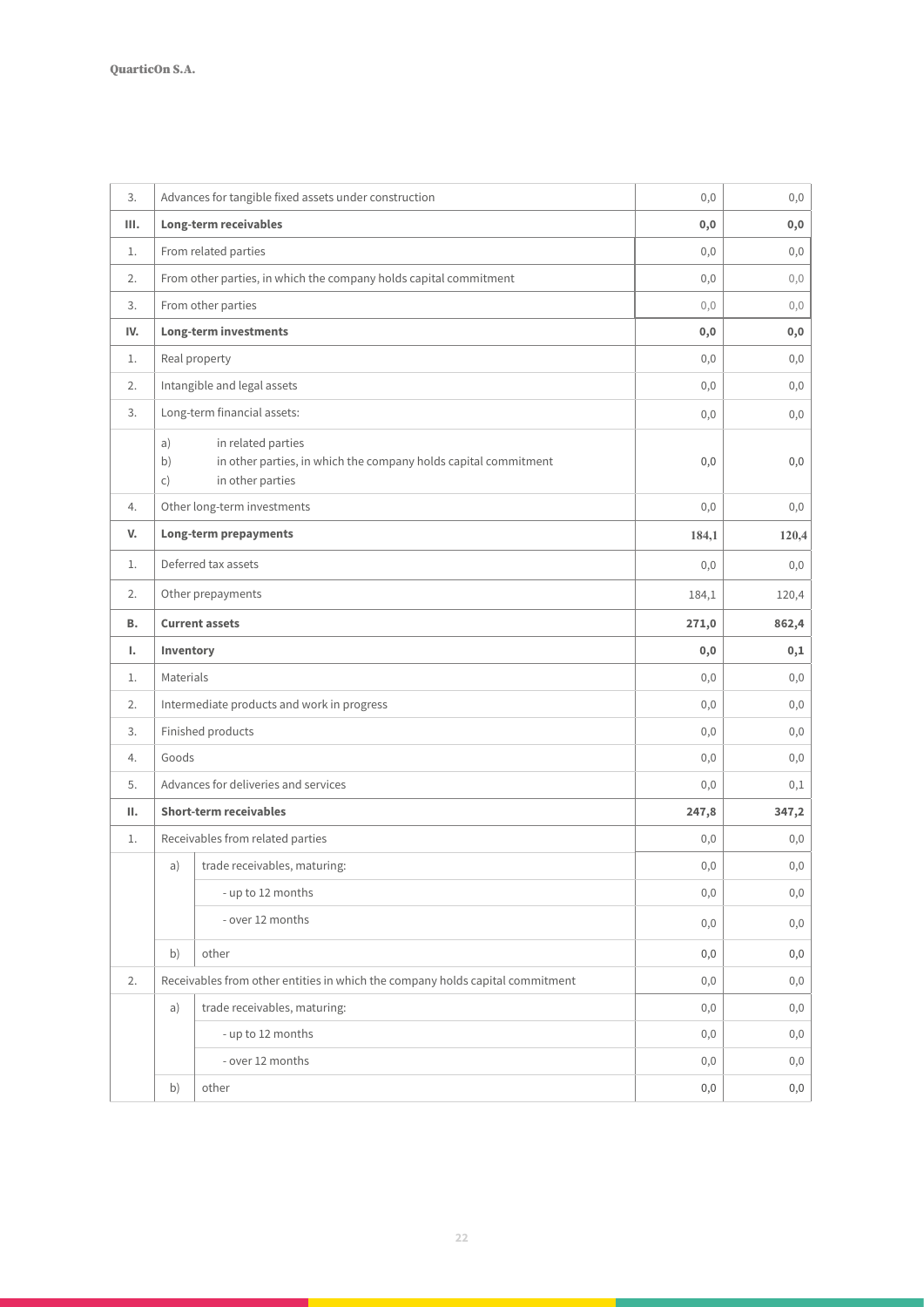| 3.   | Receivables from other entities  |                                                                              | 247,8 | 347,2  |
|------|----------------------------------|------------------------------------------------------------------------------|-------|--------|
|      | a)                               | trade receivables, maturing:                                                 | 209,0 | 241,5  |
|      |                                  | - up to 12 months                                                            | 209,0 | 241,5  |
|      |                                  | - over 12 months                                                             | 0,0   | 0,0    |
|      | b)                               | receivables from tax, subsidies, customs, social security and other benefits | 6,6   | 72,4   |
|      | $\mathsf{C}$                     | other                                                                        | 32,2  | 33,3   |
|      | d)                               | claimed at court                                                             | 0,0   | 0,0    |
| III. |                                  | <b>Short-term investments</b>                                                | 3,6   | 511,2  |
| 1.   |                                  | Short-term financial assets                                                  | 3,6   | 511,2  |
|      | a)                               | in related parties                                                           | 0,0   | 0,0    |
|      | b)                               | in other parties                                                             | 0,0   | 0,0    |
|      | $\mathsf{C}$ )                   | cash and other pecuniary assets                                              | 3,6   | 511,2  |
| 2.   |                                  | Other short-term investments                                                 | 0,0   | 0,0    |
| IV.  |                                  | <b>Short-term prepayments</b>                                                | 19,5  | 3,9    |
| c.   | Called up share capital not paid |                                                                              | 0,0   | 0,0    |
| D.   | Own shares (stocks)              |                                                                              |       | 0,0    |
|      | <b>Total Assets</b>              |                                                                              |       | 2924,6 |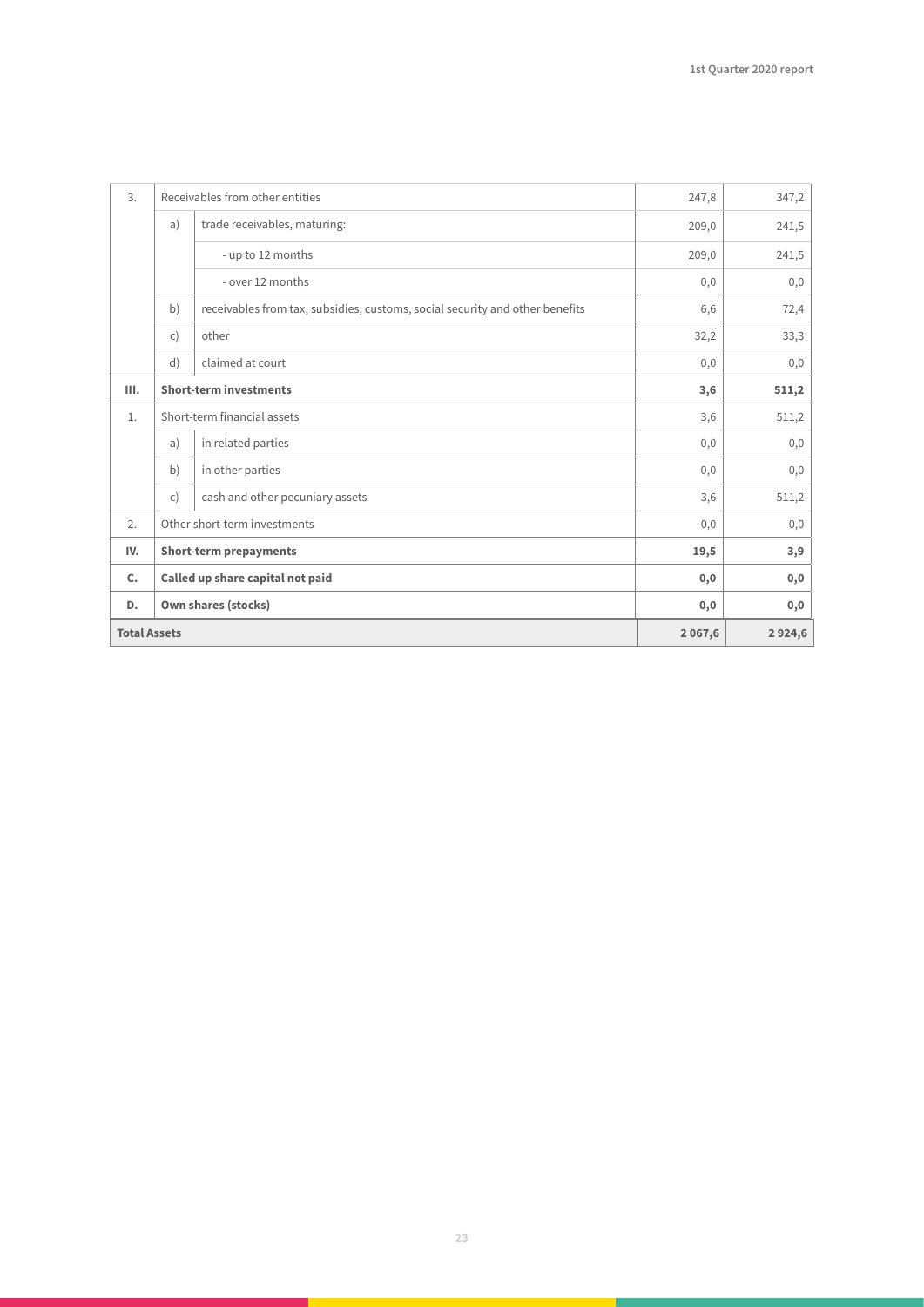### **Equity and liabilities**

|           |                              | (in thou. Euro)                                                    | As of<br>31.03.2020 | As of<br>31.03.2019 |
|-----------|------------------------------|--------------------------------------------------------------------|---------------------|---------------------|
| А.        | <b>EQUITY</b>                |                                                                    | 1158,8              | 2039,4              |
| Τ.        | <b>Share capital</b>         |                                                                    | 30,8                | 28,7                |
| н.        |                              | Supplementary capital, including                                   | 4 1 1 3 , 8         | 4 2 0 5, 6          |
|           |                              | - share (stock) premium                                            | 4 1 1 3 , 8         | 4 2 0 5, 6          |
| III.      |                              | Revaluation reserve, including:                                    | 0,0                 | 0,0                 |
|           |                              | - from fair value adjustment                                       | 0,0                 | 0,0                 |
| IV.       |                              | <b>Other reserve capitals</b>                                      | 0,0                 | 0,0                 |
|           |                              | - created in accordance to articles of incorpor. of the Company    | 0,0                 | 0,0                 |
|           |                              | - on own shares (stocks)                                           | 0,0                 | 0,0                 |
| V.        |                              | Profit (loss) from previous years                                  | $-2761,3$           | $-1868,3$           |
| VI.       | Nett profit (loss)           |                                                                    | $-224,5$            | $-326,6$            |
| VII.      |                              | Write-off on net profit during the financial year (negative value) | 0,0                 | 0, 0                |
| <b>B.</b> |                              | <b>Liabilities and provisions for liabilities</b>                  | 908,8               | 885,1               |
| Ι.        |                              | <b>Provisions for liabilities</b>                                  | 32,2                | 25,0                |
| 1.        |                              | Provision for deferred income tax                                  | 0,0                 | 0,0                 |
| 2.        |                              | Provision for retirement and similar benefits                      | 0,0                 | 0,0                 |
|           | - long-term                  |                                                                    | 0,0                 | 0,0                 |
|           | - short-term                 |                                                                    | 0,0                 | 0,0                 |
| 3.        | Other provisions             |                                                                    | 32,2                | 25,0                |
|           | - long-term                  |                                                                    | 0,0                 | 0,0                 |
|           | - short-term                 |                                                                    | 32,2                | 25,0                |
| н.        | <b>Long-term liabilities</b> |                                                                    | 0,0                 | 0,0                 |
| 1.        | To related parties           |                                                                    | 0,0                 | 0,0                 |
| 2.        |                              | To other parties in which the company holds capital commitment     | 0,0                 | 0,0                 |
| 3.        | To other parties             |                                                                    | 0,0                 | 0,0                 |
|           | a)                           | credits and loans                                                  | 0,0                 | 0,0                 |
|           | b)                           | arising from issuance of debt securities                           | 0,0                 | 0,0                 |
|           | c)                           | other financial liabilities                                        | 0,0                 | 0,0                 |
|           | d)                           | liabilities on bills of exchange                                   | 0,0                 | 0,0                 |
|           | e)                           | other                                                              | 0,0                 | 0,0                 |
|           |                              |                                                                    |                     |                     |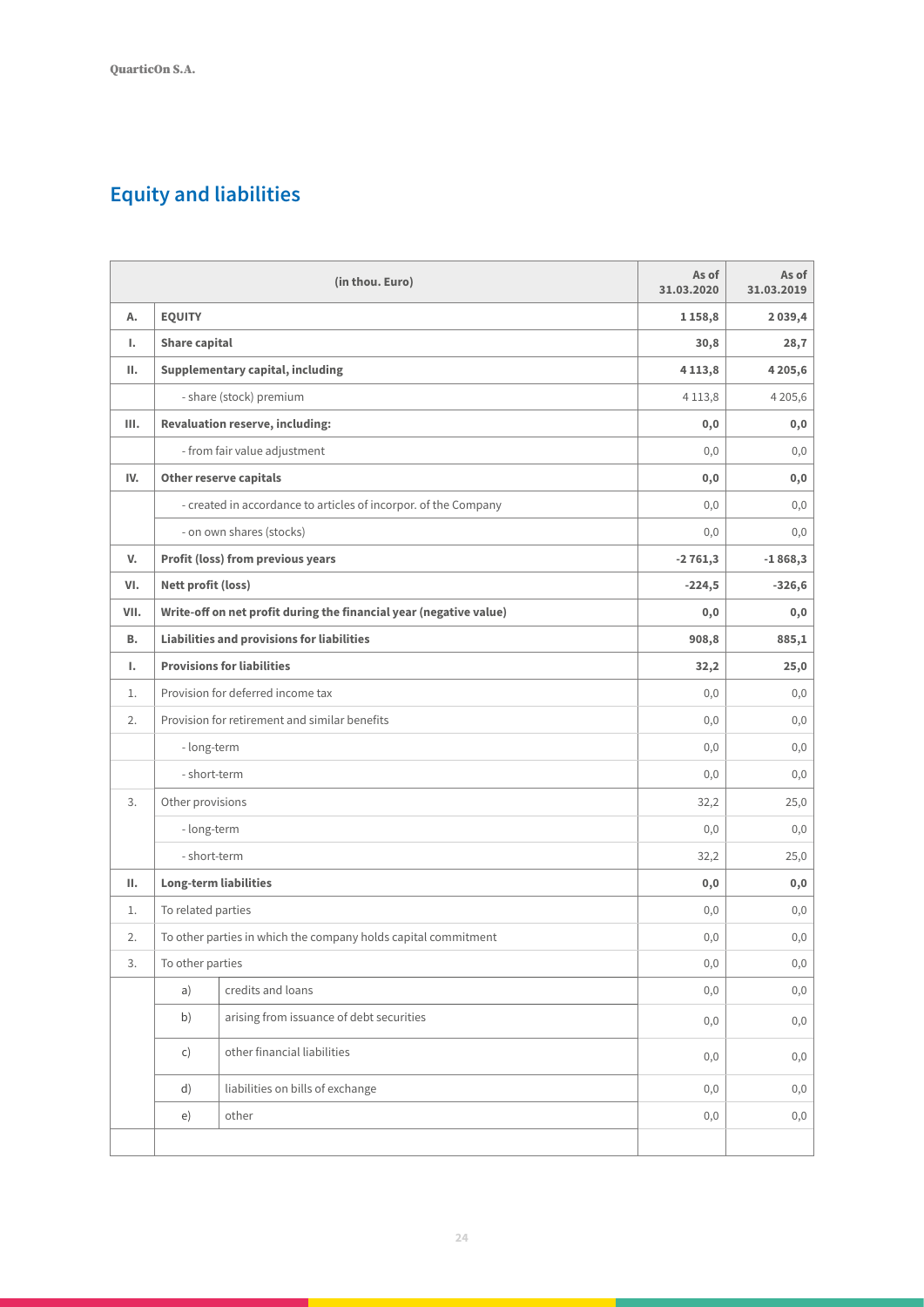| Ш.                  |                   | <b>Short-term liabilities</b>                                  | 783,6    | 803,1    |
|---------------------|-------------------|----------------------------------------------------------------|----------|----------|
| 1.                  |                   | To related parties                                             |          | 60,7     |
|                     | a)                | trade liabilities, maturing:                                   | 0,0      | 0,0      |
|                     |                   | - up to 12 months                                              | 0,0      | 0,0      |
|                     |                   | - over 12 months                                               | 0,0      | 0,0      |
|                     | d)                | other                                                          | 57,3     | 60,7     |
| 2.                  |                   | To other parties in which the company holds capital commitment | 0,0      | 0,0      |
|                     | a)                | trade liabilities, maturing:                                   | 0,0      | 0,0      |
|                     |                   | - up to 12 months                                              | 0,0      | 0,0      |
|                     |                   | - over 12 months                                               | 0,0      | 0,0      |
|                     | d)                | other                                                          | 0,0      | 0,0      |
| 3.                  | To other parties  |                                                                | 726,3    | 742,4    |
|                     | a)                | credits and loans                                              | 582,6    | 600,1    |
|                     | b)                | arising from issuance of debt securities                       | 0,0      | 0,0      |
|                     | c)                | other financial liabilities                                    | 0,0      | 0,0      |
|                     | d)                | trade liabilities, maturing:                                   | 131,4    | 116,3    |
|                     |                   | - up to 12 months                                              | 131,4    | 116,3    |
|                     |                   | - over 12 months                                               | 0,0      | 0,0      |
|                     | e)                | received advances for deliveries                               | 0,0      | 0,0      |
|                     | f)                | liabilities on bills of exchange                               | 0,0      | 0,0      |
|                     | g)                | tax, customs, insurance and other liabilities                  | 12,2     | 23,6     |
|                     | h)                | payroll liabilities                                            | 0,0      | 2,1      |
|                     | i)                | other                                                          | 0,1      | 0,2      |
| 4.                  | Special funds     |                                                                | 0,0      | 0,0      |
| IV.                 | <b>Accruals</b>   |                                                                | 93,0     | 57,0     |
| 1.                  | Negative goodwill |                                                                | 0,0      | $_{0,0}$ |
| 2.                  | Other accruals    |                                                                | 93,0     | 57,0     |
|                     | - long-term       |                                                                | $_{0,0}$ | 0,0      |
|                     | - short-term      |                                                                | 93,0     | 57,0     |
| <b>Total Assets</b> |                   |                                                                | 2067,6   | 2924,6   |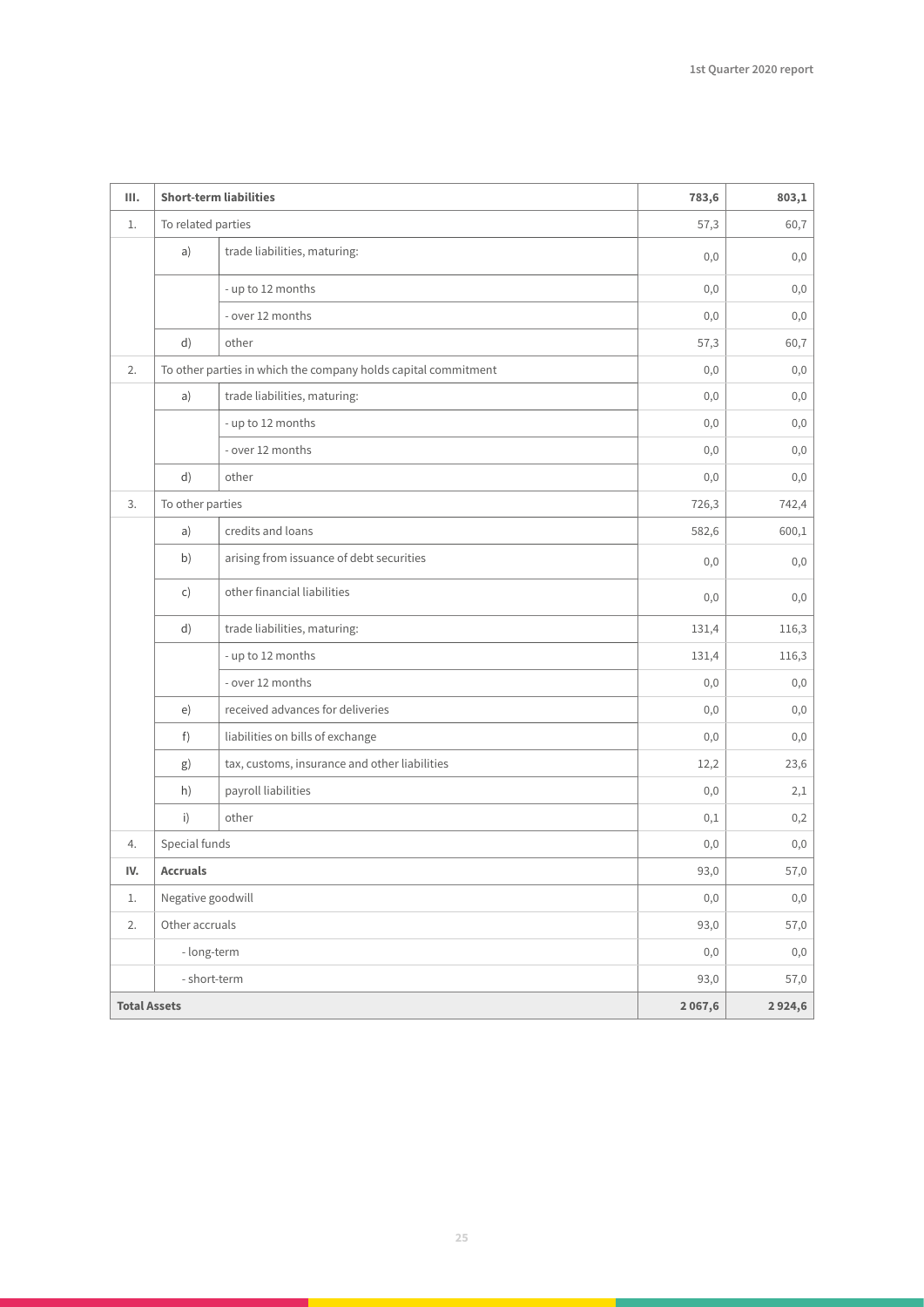## <span id="page-26-0"></span>11.3 Profit and loss statement

| (in thou. Euro)     |                                                                                          |          | Only<br><b>IQ 2019</b> |
|---------------------|------------------------------------------------------------------------------------------|----------|------------------------|
| А.                  | <b>Net revenue from sales</b>                                                            | 242,3    | 288,9                  |
|                     | from related parties                                                                     | 0,0      | 0,0                    |
| $\mathsf{L}$        | Net revenue from sales of products                                                       | 242,3    | 288,9                  |
| $\mathbb{I}$ .      | Change in the balance of products (increase - positive value, decrease - negative value) | 0,0      | 0,0                    |
| III.                | Costs of manufacturing products for internal purposes                                    | 0,0      | 0,0                    |
| IV.                 | Net revenue from sales of goods and materials                                            | 0,0      | 0,0                    |
| В.                  | <b>Operating costs</b>                                                                   | 441,2    | 626,2                  |
| Ι.                  | Amortisation and depreciation                                                            | 146,8    | 156,1                  |
| $\mathbf{II}$ .     | Consumption of materials and energy                                                      | 2,9      | 7,1                    |
| Ш.                  | <b>External services</b>                                                                 | 185,7    | 278,0                  |
| IV.                 | Taxes and charges, including:                                                            | 2,6      | 4,6                    |
|                     | - excise duty                                                                            | 0,0      | 0,0                    |
| V.                  | Payroll                                                                                  | 87,8     | 153,9                  |
| VI.                 | Social security and other benefits, including:                                           | 9,7      | 17,1                   |
|                     | - retirement benefits                                                                    | 6,9      | 11,9                   |
| VII.                | Other prime costs                                                                        | 5,7      | 9,4                    |
| VIII.               | Value of goods and materials sold                                                        | 0,0      | 0,0                    |
| C.                  | Profit (loss) on sales (A - B)                                                           | $-198,9$ | $-337,3$               |
| D.                  | <b>Other operating revenues</b>                                                          | 0,9      | 20,7                   |
| Ι.                  | Gain on disposal of non-financial fixed assets                                           | 0,1      | 0,0                    |
| $\mathbb{I}$ .      | Subsidies                                                                                | 0,0      | 0,0                    |
| III.                | Other operating revenues                                                                 | 0,0      | 18,3                   |
| IV.                 | Other operating revenues                                                                 | 0,8      | 2,4                    |
| Е.                  | <b>Other operating expenses</b>                                                          | 18,1     | 2,3                    |
| $\mathsf{L}$        | Loss on disposal of non-financial fixed assets                                           | 0,0      | 0,0                    |
| Ш.                  | Revaluation of non-financial assets                                                      | 0,0      | 0,0                    |
| $\vert\vert\vert$ . | Other operating expenses                                                                 | 18,1     | 2,3                    |
| F.                  | Profit (loss) on operating activities (C+D-E)                                            | $-216,1$ | $-318,9$               |
| G.                  | <b>Financial revenues</b>                                                                | 2,1      | 3,2                    |
| Ι.                  | Dividend and profit sharing, including:                                                  | 0,0      | 0,0                    |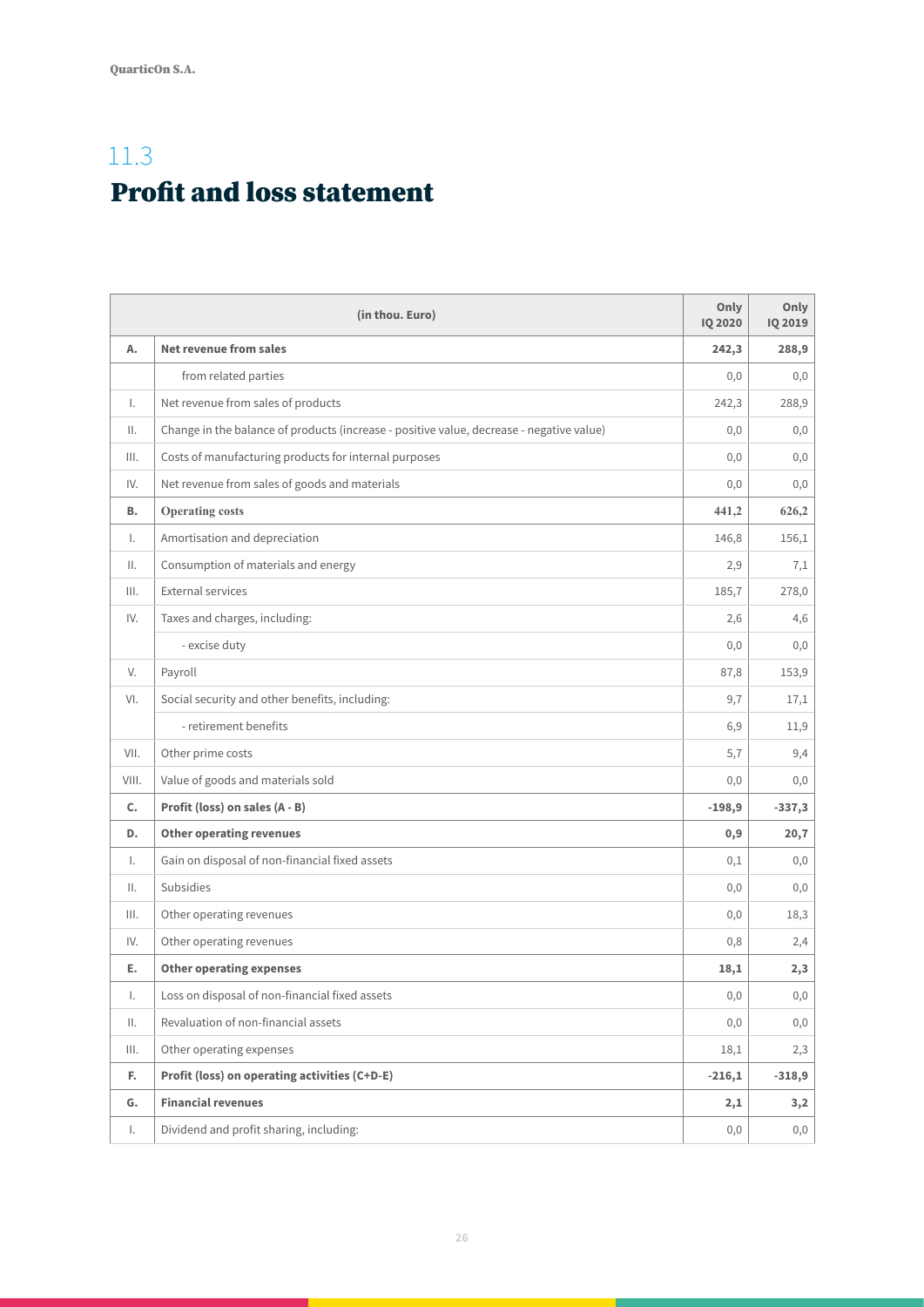|                | a) from related parties, including:                      | 0,0      | 0,0      |
|----------------|----------------------------------------------------------|----------|----------|
|                | - those in which the company holds capital commitment    | 0,0      | 0,0      |
|                | b) from other parties, including:                        | 0,0      | 0,0      |
|                | - those in which the company holds capital commitment    | 0,0      | 0,0      |
| $\mathbb{I}$ . | Interest, including:                                     | 0,0      | 2,4      |
|                | - from related parties                                   | 0,0      | 0,0      |
| III.           | Revenue from disposal of financial assets, including:    | 0,0      | 0,0      |
|                | - in related parties                                     | 0,0      | 0,0      |
| IV.            | Revaluation of financial assets                          | 0,0      | 0,0      |
| V.             | Other                                                    | 2,0      | 0,8      |
|                |                                                          |          |          |
| н.             | <b>Financial expenses</b>                                | 10,5     | 10,8     |
| Ι.             | Interest, including:                                     | 10,5     | 10,8     |
|                | - for related parties                                    | 0,0      | 0,0      |
| $\mathbb{I}$ . | Loss on disposal of financial assets, including:         | 0,0      | 0,0      |
|                | - for related parties                                    | 0,0      | 0,0      |
| III.           | Revaluation of financial assets                          | 0,0      | 0,0      |
| IV.            | Other                                                    | 0,0      | 0,0      |
| Τ.             | Gross profit (loss) (F+G-H)                              | $-224,5$ | $-326,6$ |
| J.             | Income tax                                               | 0,0      | 0, 0     |
| K.             | Other statutory reductions in profit (increases in loss) | 0,0      | 0, 0     |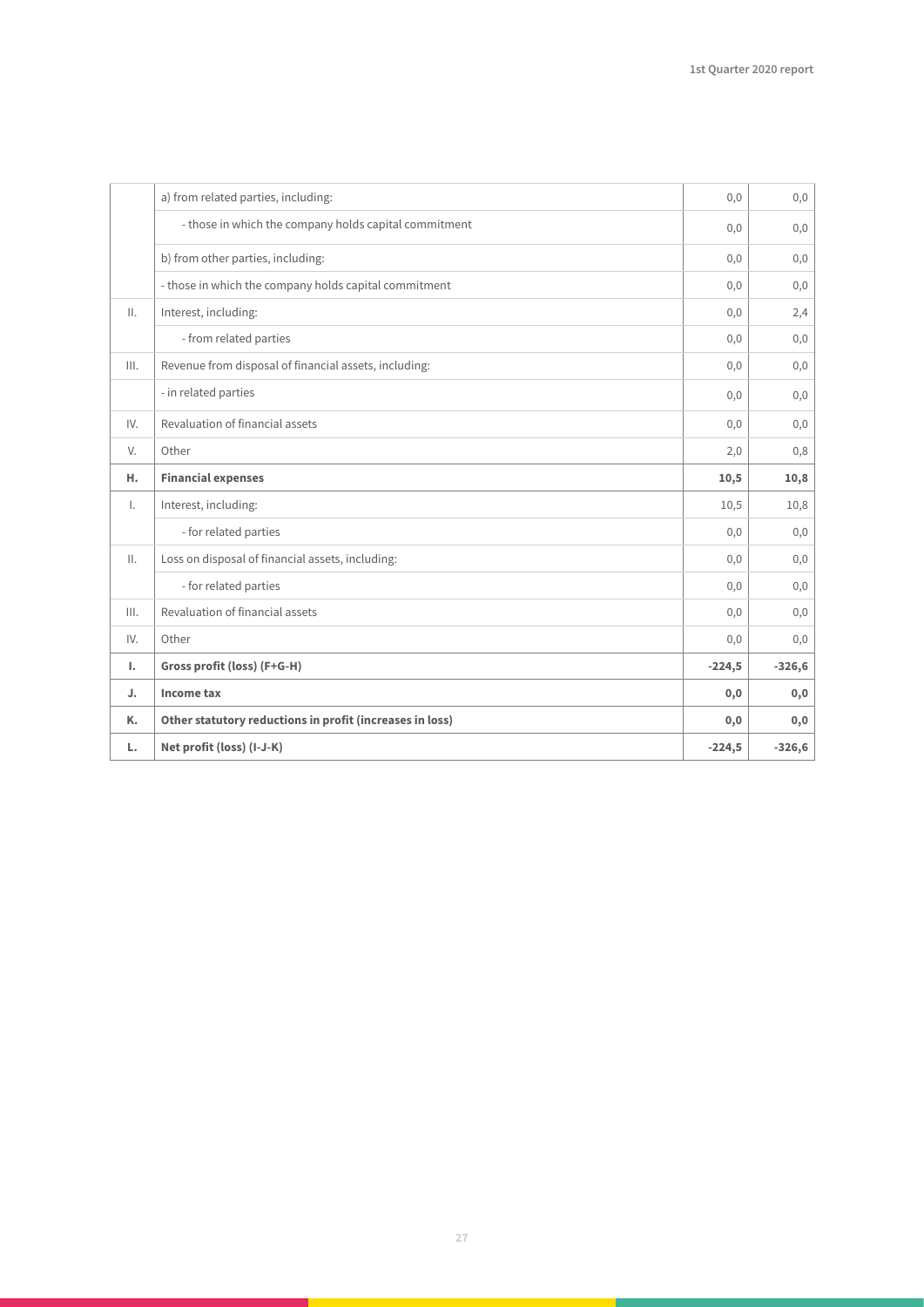### <span id="page-28-0"></span>11.4 Cash flow statement

|      |                   | (in thou. EURO)                                                             | <b>IQ 2020</b> | IQ 2019  |
|------|-------------------|-----------------------------------------------------------------------------|----------------|----------|
| А.   |                   | Cash flow from operating activities - indirect method                       |                |          |
| Ι.   | Net profit (loss) |                                                                             | $-224,5$       | $-326,6$ |
| II.  |                   | <b>Total adjustments</b>                                                    |                | $-8,0$   |
|      | 1.                | Amortisation and depreciation                                               | 146,8          | 156,1    |
|      | 2.                | Profit (loss) from differences of exchange rates                            | 0,0            | 0,0      |
|      | 3.                | Interest and profit sharing (dividend)                                      | 10,2           | 8,4      |
|      | 4.                | Profit (loss) on investment activities                                      | 0,0            | 0,0      |
|      | 5.                | Change in provisions                                                        | $-1,1$         | 3,9      |
|      | 6.                | Changes in inventory                                                        | 0,0            | 4,5      |
|      | 7.                | Change in the balance of receivables                                        | $-3,7$         | $-43,0$  |
|      | 8.                | Change in short-term liabilities excluding credits and loans                | 54,5           | $-31,0$  |
|      | 9.                | Change in prepayments and accruals                                          | $-19,3$        | $-90,4$  |
|      | 10.               | Other adjustments                                                           | $-7,7$         | $-16,5$  |
| III. |                   | Net cash flow from operating activities (I+/-II)                            | $-44,8$        | $-334,6$ |
| В.   |                   | <b>Cash flows from investment activities</b>                                | 0, 0           | 0, 0     |
| Ι.   | <b>Inflows</b>    |                                                                             | 0, 0           | 2,4      |
|      | 1.                | Disposal of intangible and legal assets, tangible fixed assets              | 0,0            | 0,0      |
|      | 2.                | Disposal of investments in real property and in intangible and legal assets | 0,0            | 0,0      |
|      | 3.                | From financial assets, including:                                           | 0,0            | 2,4      |
|      |                   | a) in related parties                                                       | 0,0            | 0,0      |
|      |                   | - disposal of financial assets                                              | 0,0            | 0,0      |
|      |                   | - dividends and profit sharing                                              | 0,0            | 0,0      |
|      |                   | - repayment of granted long-term loans                                      | 0,0            | 0,0      |
|      |                   | - interest                                                                  | 0,0            | 0,0      |
|      |                   | - other inflows from financial assets                                       | 0,0            | 0,0      |
|      |                   | b) in other parties                                                         | 0,0            | 2,4      |
|      |                   | - disposal of financial assets                                              | 0,0            | 0,0      |
|      |                   | - dividends and profit sharing                                              | 0,0            | 0,0      |
|      |                   | - repayment of granted long-term loans                                      | 0,0            | 0,0      |
|      |                   | - interest                                                                  | $_{0,0}$       | 2,4      |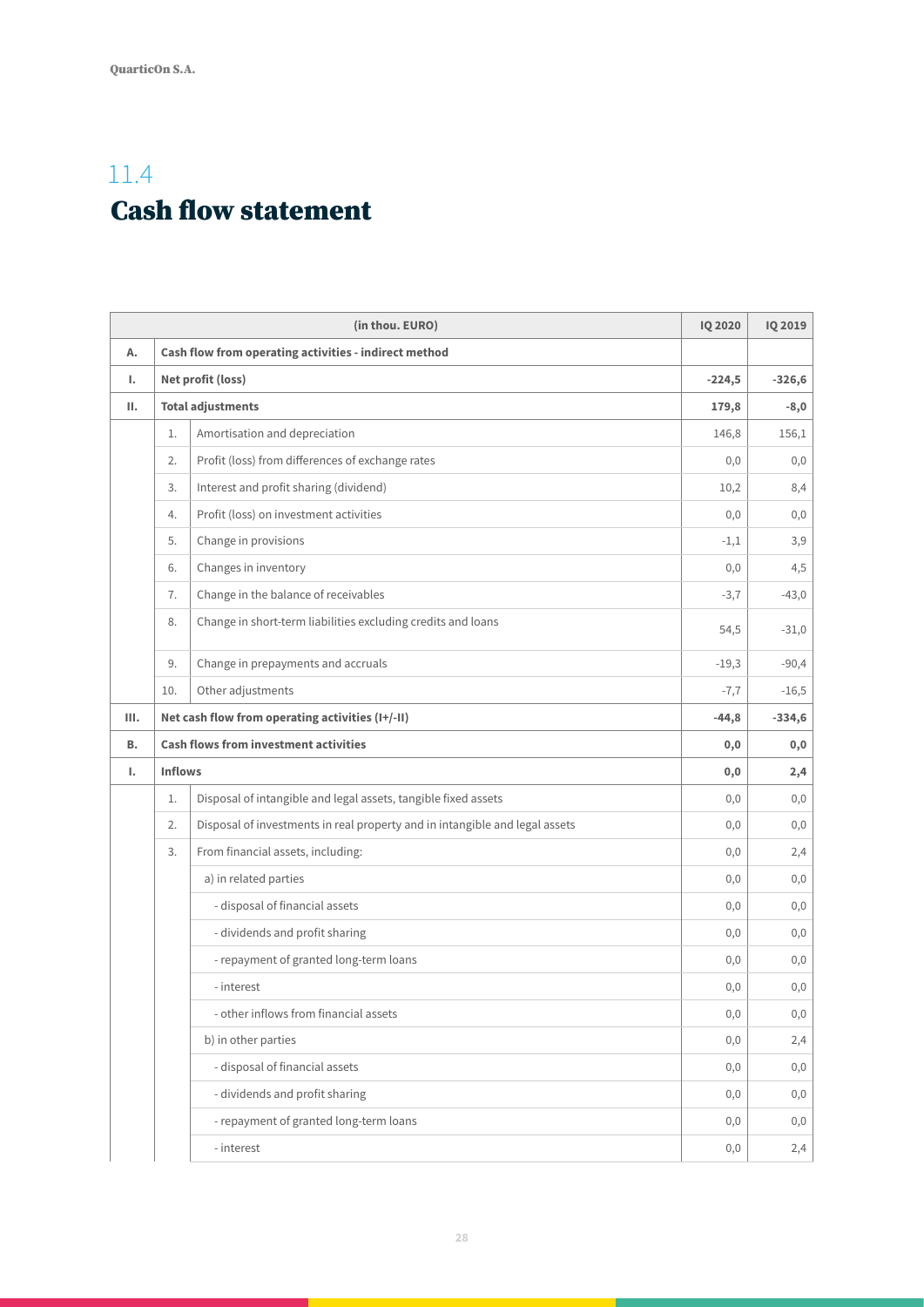|    |                 | - other inflows from financial assets                                                               | 0,0     | 0,0      |
|----|-----------------|-----------------------------------------------------------------------------------------------------|---------|----------|
|    | 4.              | Other inflow from investment activities                                                             | 0,0     | 0,0      |
| н. | <b>Outflows</b> |                                                                                                     | 0,8     | 12,1     |
|    | 1.              | Purchase of intangible and legal assets, tangible fixed assets                                      | 0,8     | 12,1     |
|    | 2.              | Investment in real property, intangible and legal assets                                            | 0,0     | 0,0      |
|    | 3.              | For financial assets, including:                                                                    | 0,0     | 0,0      |
|    |                 | a) in related parties                                                                               | 0,0     | 0,0      |
|    |                 | - purchase of financial assets                                                                      | 0,0     | 0,0      |
|    |                 | - long-term loans granted                                                                           | 0,0     | 0,0      |
|    |                 | b) in other entities                                                                                | 0,0     | 0,0      |
|    |                 | - purchase of financial assets                                                                      | 0,0     | 0,0      |
|    |                 | - long-term loans granted                                                                           | 0,0     | 0,0      |
|    | 4.              | Other outflows from investment activities                                                           | 0,0     | 0,0      |
| Ш. |                 | Net cash flows from investment activities (I-II)                                                    | $-0,8$  | $-9,7$   |
| c. |                 | <b>Cash flows from financial activities</b>                                                         | 0, 0    | 0,0      |
| Ι. | <b>Inflows</b>  |                                                                                                     | 0,0     | 0,0      |
|    | 1.              | Net inflows from issuance of shares and other capital instruments and from capital<br>contributions | 0,0     | 0,0      |
|    | 2.              | Credits and loans                                                                                   | 0,0     | 0,0      |
|    | 3.              | Issuance of debt securities                                                                         | 0,0     | 0,0      |
|    | 4.              | Other inflows from financial activities                                                             | 0,0     | 0,0      |
| н. | <b>Outflows</b> |                                                                                                     | 0,0     | 46,3     |
|    | 1.              | Purchase of own shares (stocks)                                                                     | 0,0     | 0,0      |
|    | 2.              | Dividend and payments to stockholders                                                               | 0,0     | 0,0      |
|    | 3.              | Profit distribution liabilities other than profit distribution payments to stockholders             | 0,0     | 0,0      |
|    | 4.              | Repayment of credits and loans                                                                      | 0,0     | 34,9     |
|    | 5.              | Redemption of debt securities                                                                       | 0,0     | 0,0      |
|    | 6.              | Payment of other financial liabilities                                                              | 0,0     | 0,0      |
|    | 7.              | Payment of liabilities arising from financial leases                                                | 0,0     | 0,0      |
|    | 8.              | Interest                                                                                            | 0,0     | 11,5     |
|    | 9.              | Other outflows from financial activities                                                            | 0,0     | 0,0      |
| Ш. |                 | Net cash flow from financial activities (I-II)                                                      | 0,0     | $-46,3$  |
| D. |                 | Total net cash flows (A.III+/-B.III+/-C.III)                                                        | $-45,5$ | $-390,6$ |
| Е. |                 | Balance sheet change in cash, including:                                                            | $-45,5$ | $-390,6$ |
|    | ä,              | change in cash due to exchange differences                                                          | 0,0     | 0,0      |
| F. |                 | <b>Cash opening balance</b>                                                                         | 49,1    | 901,8    |
| G. |                 | Cash closing balance (F+/-D), including:                                                            | 3,6     | 511,2    |
|    | $\frac{1}{2}$   | of limited disposability                                                                            | 0,0     | $_{0,0}$ |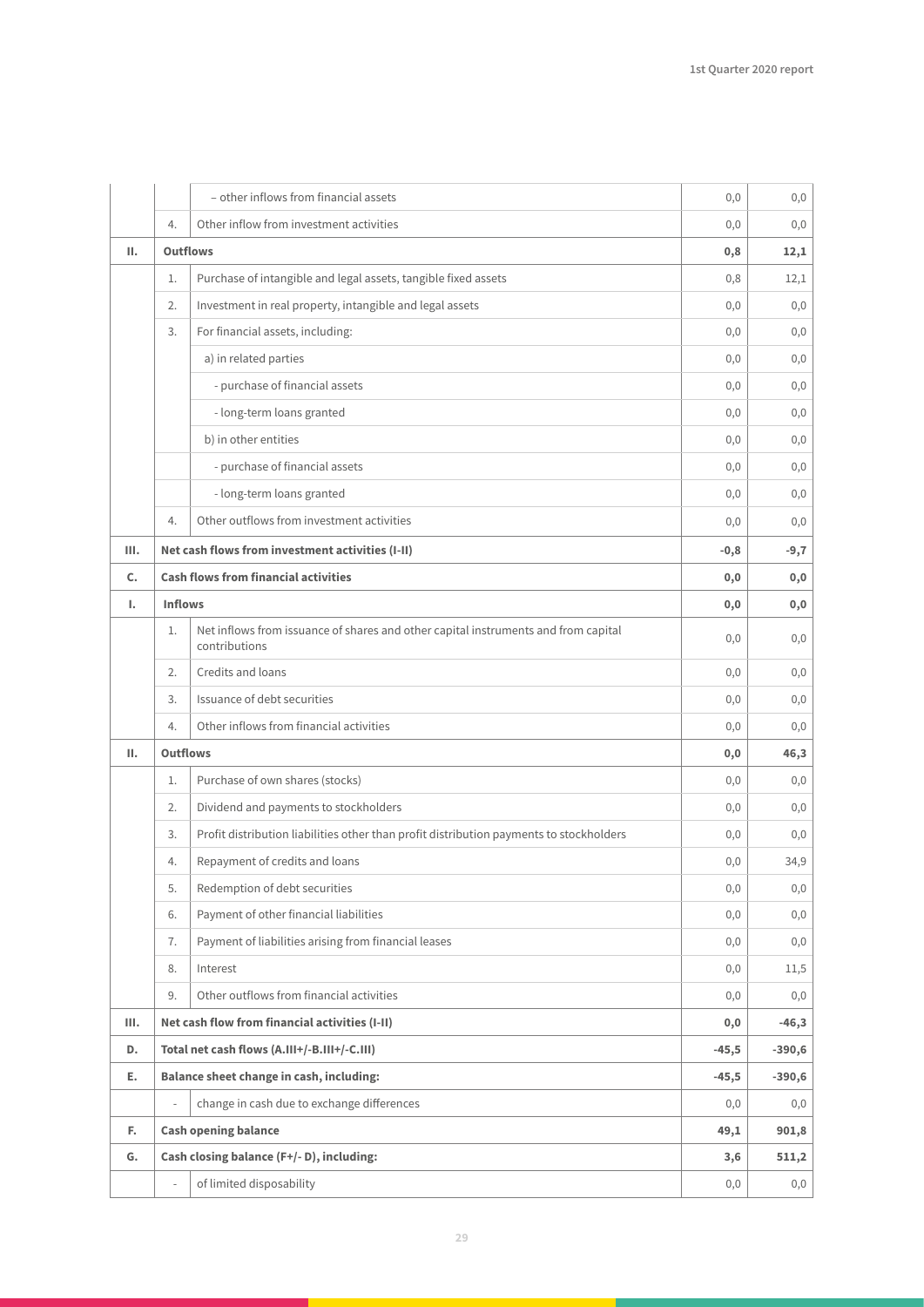## <span id="page-30-0"></span>11.5 Statement of changes in equity

|      |    | (in thou. EURO)                                                                           | As of<br>31.03.2020 | As of<br>31.03.2019 |
|------|----|-------------------------------------------------------------------------------------------|---------------------|---------------------|
| Ι.   |    | <b>Opening balance of equity (OB)</b>                                                     | 1242,9              | 2 3 6 6 , 0         |
|      |    | a) changes in accounting principles                                                       | 0,0                 | 0,0                 |
|      |    | b) corrections of basic errors                                                            | 0,0                 | 0,0                 |
|      |    | c) capital increases                                                                      | 0,0                 | 0,0                 |
| I.a. |    | Opening balance of equity (OB) after adjustments                                          | 1242,9              | 2 3 6 6 , 0         |
|      | 1. | <b>Opening balance of share capital</b>                                                   | 30,5                | 28,7                |
|      |    | 1.2. Closing balance of share capital                                                     | 30,8                | 28,7                |
|      | 2. | Opening balance of called up share capital                                                | 0, 0                | 0,0                 |
|      |    | 2.1. Changes in called up share capital                                                   | 0,0                 | 0,0                 |
|      |    | a) increase (due to)                                                                      | 0,0                 | 0,0                 |
|      |    | - called up share capital not paid                                                        | 0,0                 | 0,0                 |
|      |    | b) decrease (due to)                                                                      | 0,0                 | 0,0                 |
|      |    | 2.2. Closing balance of called up share capital                                           | 0,0                 | 0,0                 |
|      | 3. | <b>Opening balance of own shares</b>                                                      | 0,0                 | 0,0                 |
|      |    | 3.1. Increase in own shares                                                               | 0,0                 | 0,0                 |
|      |    | 3.2. Closing balance of own shares                                                        | 0, 0                | 0,0                 |
|      | 4. | Opening balance of supplementary capital                                                  | 3973,7              | 4205,6              |
|      |    | 4.1. Changes in supplementary capital                                                     | 0,0                 | 0,0                 |
|      |    | 4.2. Closing balance of supplementary capital                                             | 4 1 1 3 , 8         | 4 2 0 5, 6          |
|      | 5. | <b>Opening balance of revaluation reserve</b>                                             | 0,0                 | 0,0                 |
|      |    | 5.1. Changes in revaluation reserve                                                       | 0,0                 | 0,0                 |
|      |    | 5.2. Closing balance of revaluation reserve                                               | 0,0                 | 0,0                 |
|      | 6. | Opening balance of other reserve capitals                                                 | 0,0                 | 0,0                 |
|      |    | 6.1. Changes in other reserve capitals                                                    | 0,0                 | 0,0                 |
|      |    | 6.2. Closing balance of other reserve capitals                                            | 0,0                 | 0,0                 |
|      | 7. | Opening balance of previous years' profit (loss)                                          | $-1765,3$           | $-1452,1$           |
|      |    | 7.1. Opening balance of previous years' profit                                            | 0,0                 | 0,0                 |
|      |    | a) changes of adopted accounting principles                                               | 0,0                 | 0,0                 |
|      |    | b) adjustments of fundamental errors                                                      | 0,0                 | 0,0                 |
|      |    | 7.2. Opening balance of previous years' profit after reconciliation to comparable<br>data | 0,0                 | 0,0                 |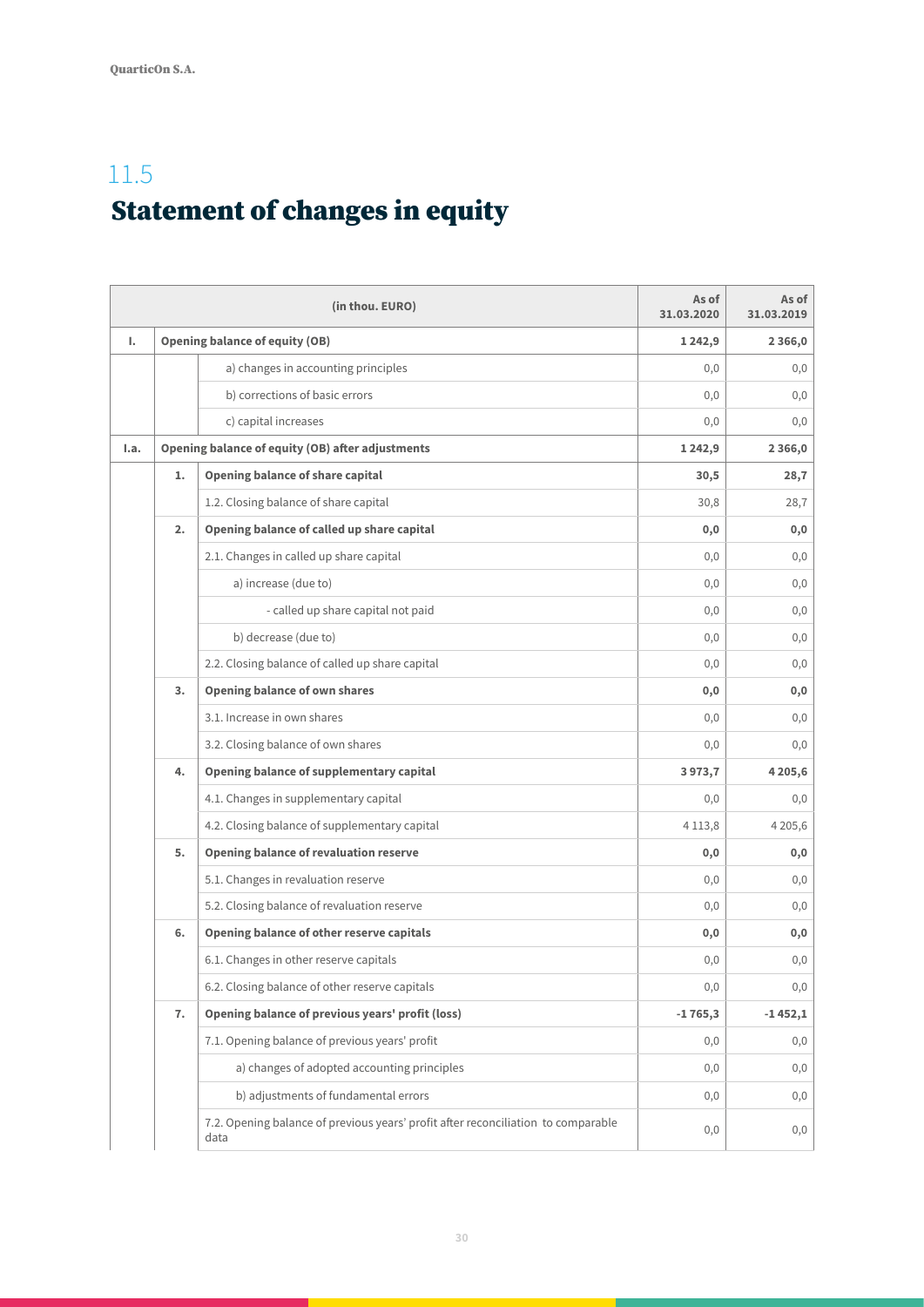|      |    | 7.3. Closing balance of previous years' profit                                          | 0,0       | 0,0         |
|------|----|-----------------------------------------------------------------------------------------|-----------|-------------|
|      |    | 7.4. Opening balance of previous years' loss                                            | $-1765,3$ | $-1452,1$   |
|      |    | a) changes of adopted accounting principles                                             | 0,0       | 0,0         |
|      |    | b) adjustments of fundamental errors                                                    | 0,0       | 0,0         |
|      |    | 7.5. Opening balance of previous years' loss after reconciliation to comparable<br>data | $-1765,3$ | $-1452,1$   |
|      |    | 7.6. Closing balance of previous years' loss                                            | $-2761,3$ | $-1868,3$   |
|      |    | 7.7. Closing balance of previous years' profit (loss)                                   | $-2761,3$ | $-1868,3$   |
|      | 8. | Net result                                                                              | $-224,5$  | $-326,6$    |
|      |    | a) net profit                                                                           | 0,0       | 0,0         |
|      |    | b) net loss                                                                             | $-224,5$  | $-326,6$    |
|      |    | c) write-offs on profit                                                                 | 0,0       | 0,0         |
| II.  |    | <b>Closing balance of equity (CB)</b>                                                   | 1 1 58,8  | 2 0 3 9, 4  |
| III. |    | Equity including proposed profit distribution (loss coverage)                           | 1 1 58,8  | 2 0 3 9 , 4 |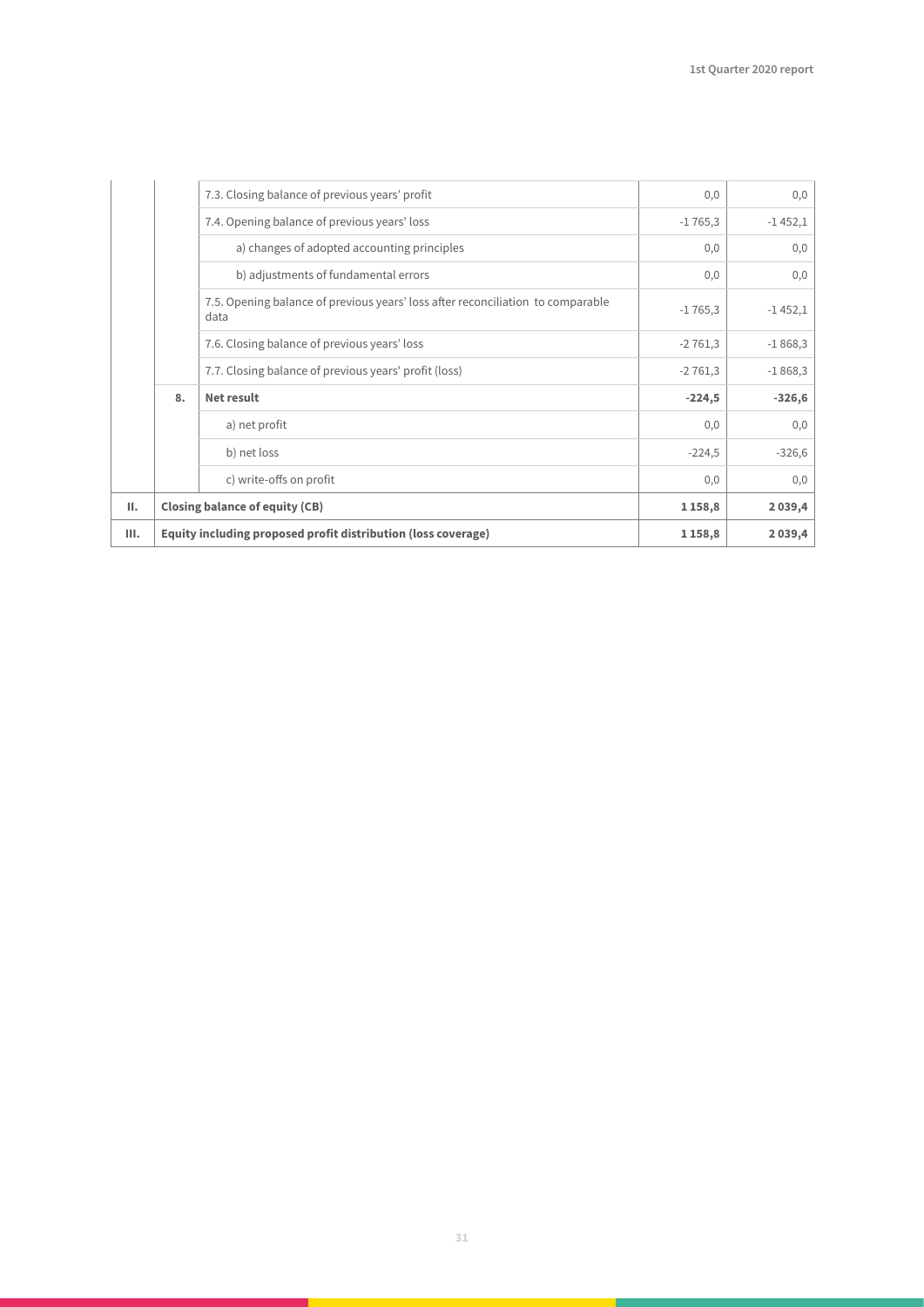## <span id="page-32-0"></span>11.6 Additional information (4th quarter of 2019)

Sales structure:

| (in thou. EURO)                | 01.01.2020 - 31.03.2020 | 01.01.2019 - 31.03.2019 |
|--------------------------------|-------------------------|-------------------------|
| Revenue from sales of products | 242.3                   | 288,9                   |
| - In Poland                    | 155,5                   | 211,6                   |
| - Other countries              | 86.8                    | 77,3                    |

#### Investments:

| (in thou. EURO)         | $01.01.2020 - 31.03.2020$ | $01.01.2019 - 31.03.2019$ |
|-------------------------|---------------------------|---------------------------|
| R&D Investment Offset I | $-89.4$                   | -120.4                    |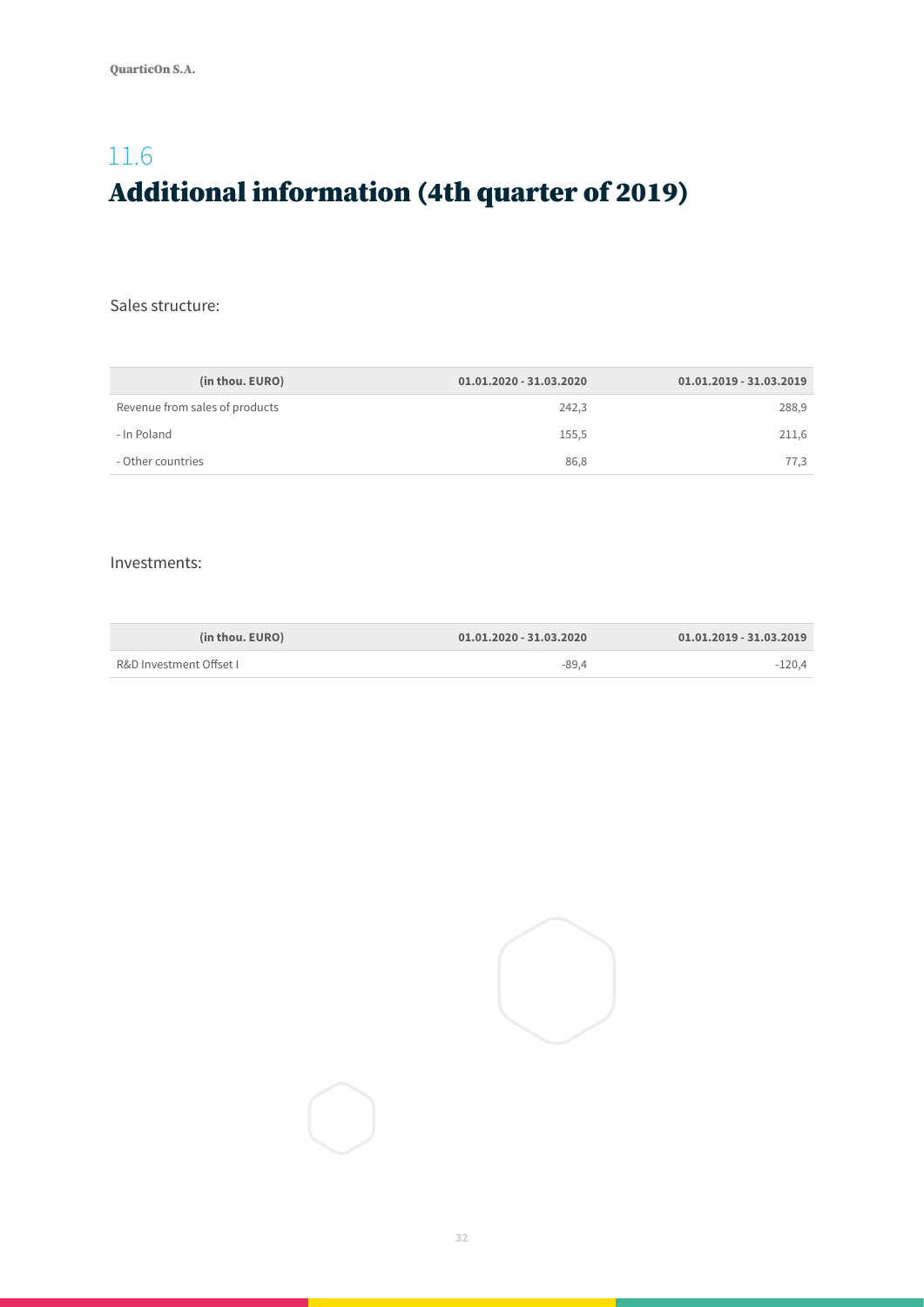## <span id="page-33-0"></span>11.7 Principles adopted for drawing up of the financial statement

Accounting books of the Company are being kept in accordance to the provision of the Accounting Act of 29th September 1994.

#### **Tangible and intangible assets**

Tangible and intangible assets are being valued at purchase costs lowered by depreciation and impairment write-offs.

Price of acquiring fixed assets includes also servicing costs of liabilities incurred for funding them for the period of assembly and adaptation, as well as exchange rate differences lowered by revenue from that asset. The price of a fixed asset is increased by its improvements consisting in rebuilding, modernization and extension that make its use value higher than it was at the moment of putting into use.

Leased fixed assets put into use on a basis of leasing agreement are included into fixed assets, if the agreement complies with conditions stipulated in Art. 3 section 4 of the Accounting Act.

In case of liquidation, withdraw from service or other events causing loss of value of a fixed asset or an item of intangible and legal assets, a write-off is being carried out revaluating its value into other operating expenses. If the reason for the asset impairment write-off ceases, value equal to the entire asset or its constituent part previously wrote-off increases the value of an asset and is included respectively into other operating revenue.

Depreciation is being carried out with use of the straight-line method, established individually for each intangible and legal asset. Standard depreciation period and annual depreciation rate are established with useful economic life of an asset taken into account. Correctness of adopted periods and rates is verified periodically.

Non-property assets with initial value below PLN 3 500,00 are written-off once, in the month they are put into use.

Capital work in progress is valued in the amount of total direct costs of acquiring, lowered by impairment write-offs.

Capital work in progress is not depreciated until it is finished and put into use.

#### **Investments**

Investments cover assets acquired from economical benefits caused by increase in value of these assets, revenue acquired from them in form of interest, dividends (share in profit) or other benefits, including trade transactions. In particular, investments are financial assets, real estate and intangible assets that are not used by the Company, but were acquired for the purpose of these benefits.

Real estate and intangible and legal assets included into investments are valued in accordance to the principles for valuing fixed assets and intangible and legal assets.

Shares in subsidiaries are valued in accordance to purchase price with possible impairment taken into account.

#### **Receivables**

Receivables are valued in the amount due, with observation of conservative valuation principle and presented in their net value (lowered by impairment write-downs).

Value of receivables is subject to periodic revision, taking into account the probability for it being paid through an impairment write-off.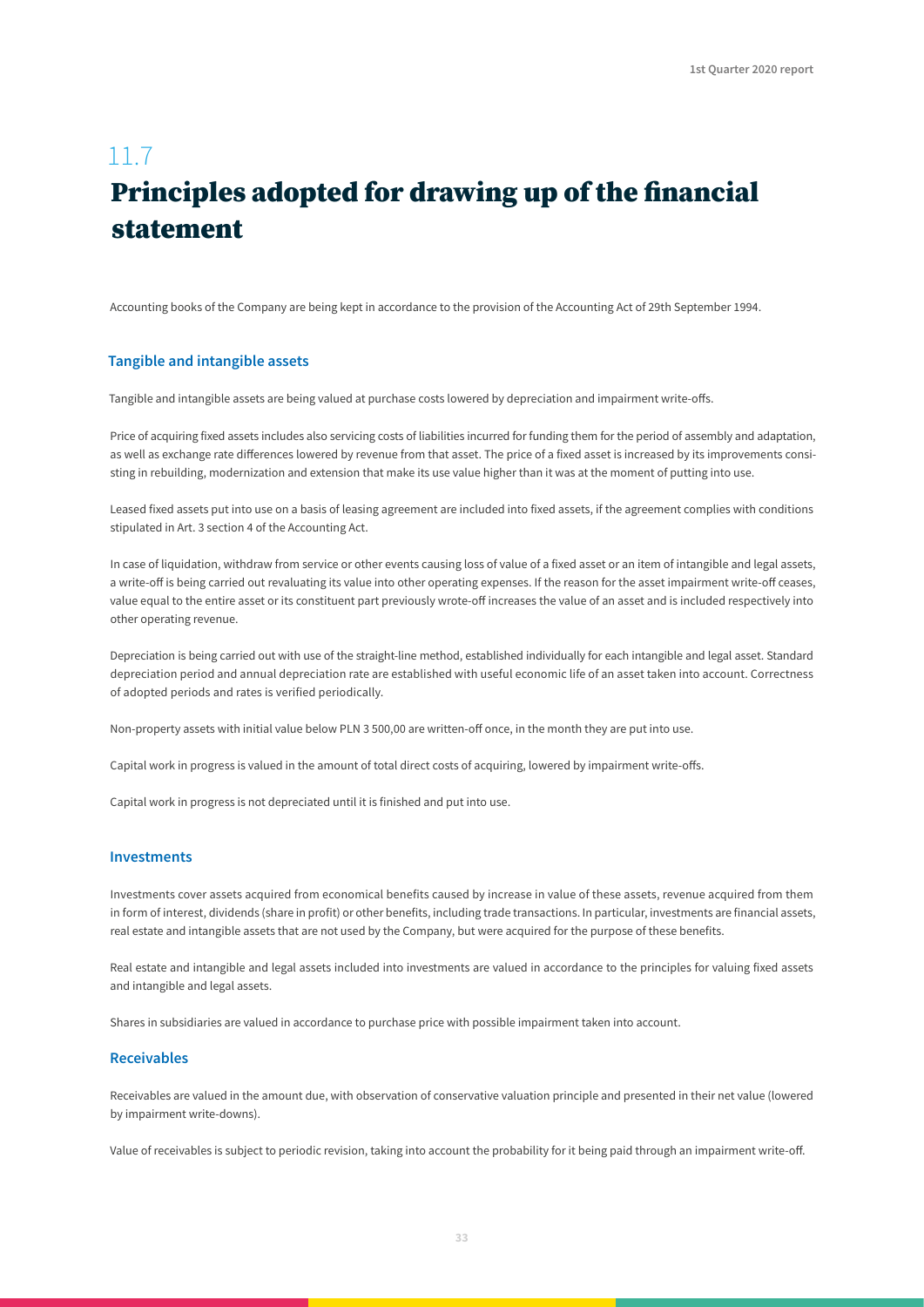Impairment write-offs are also being made for receivables brought to court. Impairment write-offs are included respectively to other operating or financial expenses in dependence of the type of receivable the write-off concerns.

Extinguished, expired or uncollectible (bad) debts lower the previous write-offs lower. If there were no write-offs for a given extinguished, expired or uncollectible (bad) debt, a write-off is made directly in other operating costs.

#### **Inventory**

The value of the inventory is calculated on the basis of purchase price, while rotation is valued with use of the FIFO principle.

In the balance, inventory is presented at its net value, i.e. lowered by the value of write-downs caused by it being valued in accordance to its net sales value.

#### **Cash and cash equivalents**

Cash in bank and at hand is valued in accordance to its nominal value.

#### **Prepayments and accruals**

Prepayments are being presented in relation to costs incurred that concern the future reporting periods. Accruals are being presented in the value of probable debts in the current reporting period, caused in particular:

- by payments made for the benefit of the unit by its trade partners, if the debt value can be realistically valued,
- by obligations related to current activity, future payments to unknown parties that can be estimated despite the fact that the day when liability will arise is not known yet, including warranty repairs and statutory warranty for long life products sold.

#### **Equity**

Equity is presented in the amount indicated in the articles of incorporation and entered into the court register. Declared, but not paid capital contributions are presented as called up share capital not paid. Supplementary capital is made from additional contributions. Reserve capital is made from previous years' profit

#### **Provisions for liabilities**

Provisions for liabilities are presented in their justified, reliably estimated value. These provisions are being made for:

- definite or largely probable future liabilities, the amount of which can be reliably estimated, in particular for losses from economic transactions in progress, for warranties made, guarantees, credit operations, results of court proceedings in progress;
- retirement and disability packages required by provisions of Art. 92 of the Labour Code. The provision is made in amount basing on the estimated probability of reaching retirement age in a 5-year age ranges.

#### **Liabilities**

Liabilities are being presented in the amount due.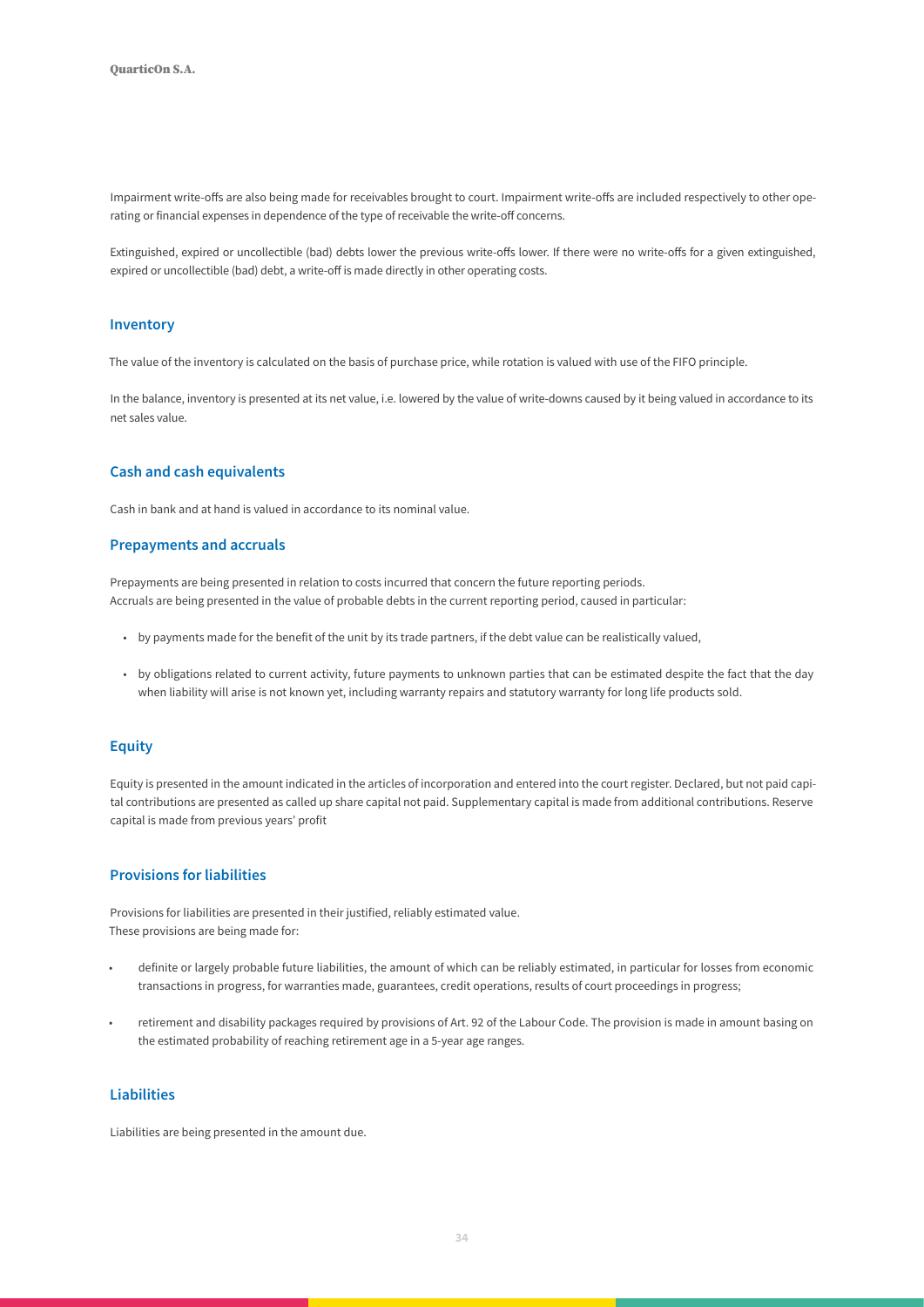#### **Unearned revenue**

Unearned revenue is valued in accordance to conservative valuation principle and cover the value of funds received or due from trade partners to be paid in future reporting periods.

#### **Deferred income tax**

The company stopped estimating assets due to deferred income tax, because the difference between the gross financial result and tax base - after eliminating the so-called fixed differences - is minimal.

#### **Revenue recognition**

Sales revenue is recognized in the moment the goods are supplied or the service is provided. Sale present the net value, i.e. not considering VAT and any rebates granted.

#### **Costs**

The costs incurred are presented in the profit and loss account to be compared to revenue in a given period.

QuarticOn Board:

Parén Mook.

Paweł Wyborski President of the Board

MA GAnglichn

Michał Giergielewicz Member of the Board